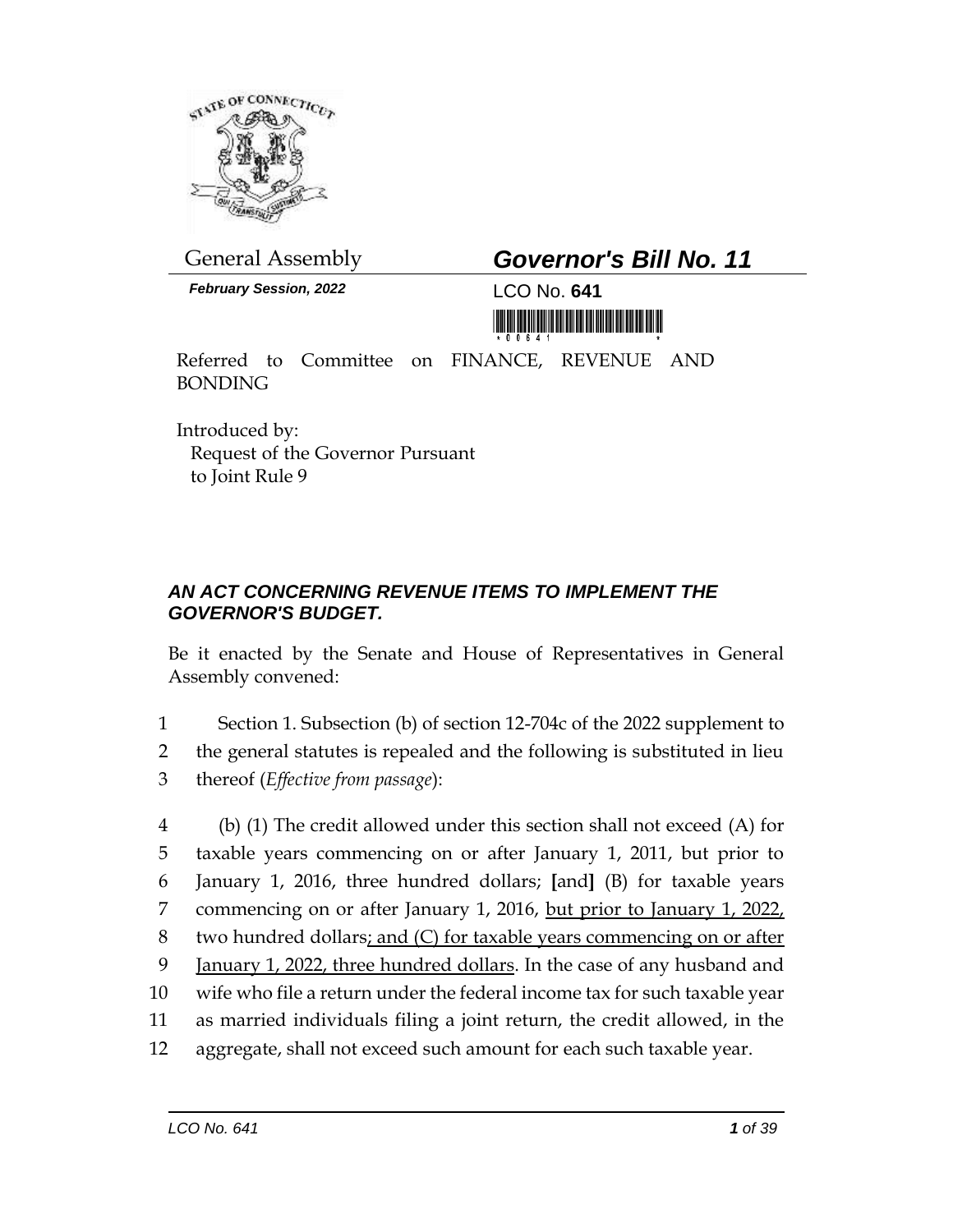(2) Notwithstanding the provisions of subsection (a) of this section, for the taxable years commencing January 1, 2017, to January 1, **[**2022**]** 2021, inclusive, the credit under this section shall be allowed only for a resident of this state (A) who has attained age sixty-five before the close of the applicable taxable year, or (B) who files a return under the federal income tax for the applicable taxable year validly claiming one or more dependents.

 Sec. 2. Subparagraph (B) of subdivision (20) of subsection (a) of section 12-701 of the 2022 supplement to the general statutes is repealed and the following is substituted in lieu thereof (*Effective from passage*):

(B) There shall be subtracted therefrom:

 (i) To the extent properly includable in gross income for federal income tax purposes, any income with respect to which taxation by any state is prohibited by federal law;

 (ii) To the extent allowable under section 12-718, exempt dividends paid by a regulated investment company;

 (iii) To the extent properly includable in gross income for federal income tax purposes, the amount of any refund or credit for overpayment of income taxes imposed by this state, or any other state of the United States or a political subdivision thereof, or the District of Columbia;

 (iv) To the extent properly includable in gross income for federal income tax purposes and not otherwise subtracted from federal adjusted gross income pursuant to clause (x) of this subparagraph in computing Connecticut adjusted gross income, any tier 1 railroad retirement benefits;

 (v) To the extent any additional allowance for depreciation under Section 168(k) of the Internal Revenue Code for property placed in service after September 27, 2017, was added to federal adjusted gross income pursuant to subparagraph (A)(ix) of this subdivision in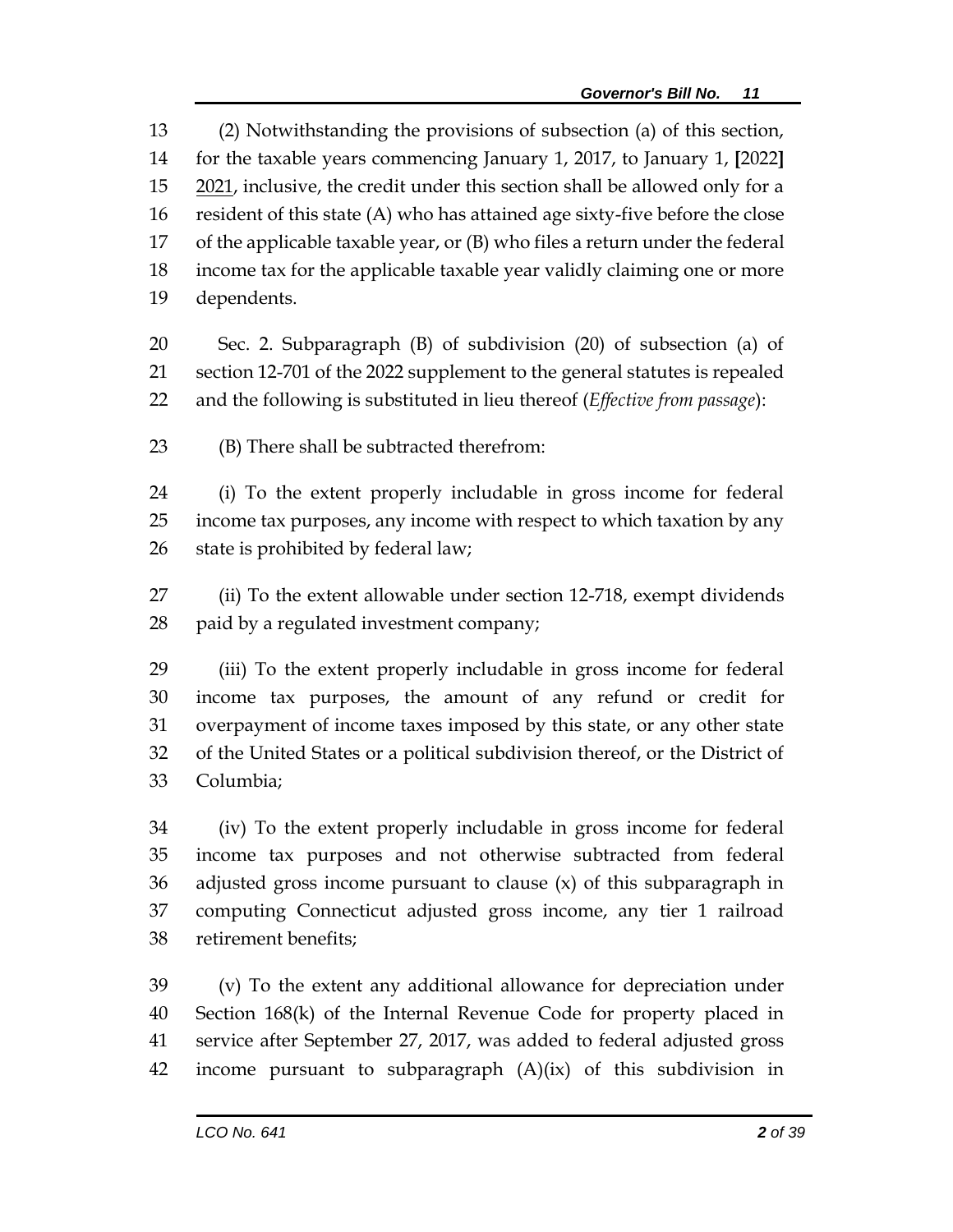computing Connecticut adjusted gross income, twenty-five per cent of such additional allowance for depreciation in each of the four succeeding taxable years;

 (vi) To the extent properly includable in gross income for federal income tax purposes, any interest income from obligations issued by or on behalf of the state of Connecticut, any political subdivision thereof, or public instrumentality, state or local authority, district or similar public entity created under the laws of the state of Connecticut;

 (vii) To the extent properly includable in determining the net gain or loss from the sale or other disposition of capital assets for federal income tax purposes, any gain from the sale or exchange of obligations issued by or on behalf of the state of Connecticut, any political subdivision thereof, or public instrumentality, state or local authority, district or similar public entity created under the laws of the state of Connecticut, in the income year such gain was recognized;

 (viii) Any interest on indebtedness incurred or continued to purchase or carry obligations or securities the interest on which is subject to tax under this chapter but exempt from federal income tax, to the extent that such interest on indebtedness is not deductible in determining federal adjusted gross income and is attributable to a trade or business carried on by such individual;

 (ix) Ordinary and necessary expenses paid or incurred during the taxable year for the production or collection of income which is subject to taxation under this chapter but exempt from federal income tax, or the management, conservation or maintenance of property held for the production of such income, and the amortizable bond premium for the taxable year on any bond the interest on which is subject to tax under this chapter but exempt from federal income tax, to the extent that such expenses and premiums are not deductible in determining federal adjusted gross income and are attributable to a trade or business carried on by such individual;

(x) (I) For taxable years commencing prior to January 1, 2019, for a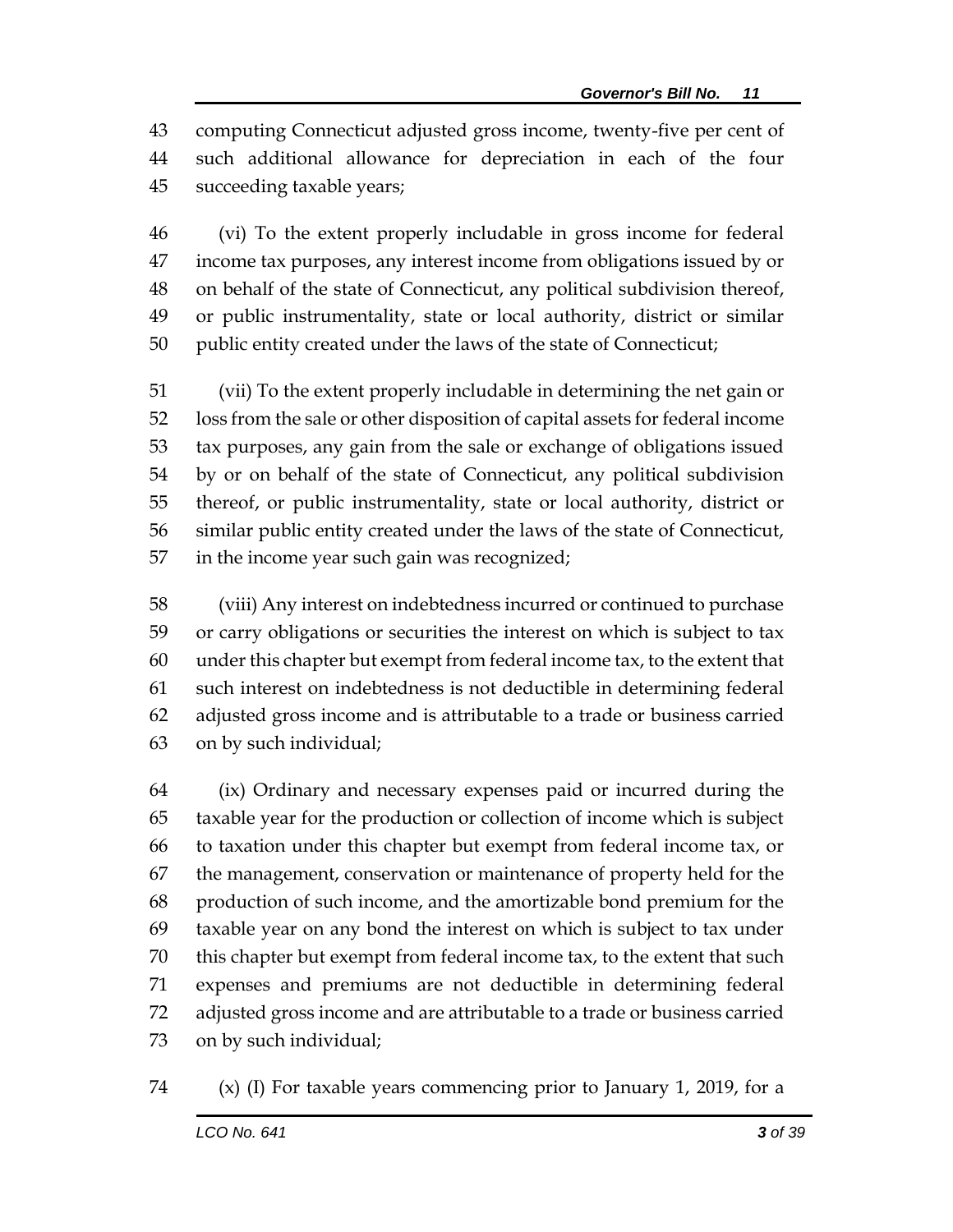person who files a return under the federal income tax as an unmarried individual whose federal adjusted gross income for such taxable year is less than fifty thousand dollars, or as a married individual filing separately whose federal adjusted gross income for such taxable year is less than fifty thousand dollars, or for a husband and wife who file a return under the federal income tax as married individuals filing jointly whose federal adjusted gross income for such taxable year is less than sixty thousand dollars or a person who files a return under the federal income tax as a head of household whose federal adjusted gross income for such taxable year is less than sixty thousand dollars, an amount equal to the Social Security benefits includable for federal income tax purposes;

 (II) For taxable years commencing prior to January 1, 2019, for a person who files a return under the federal income tax as an unmarried individual whose federal adjusted gross income for such taxable year is fifty thousand dollars or more, or as a married individual filing separately whose federal adjusted gross income for such taxable year is fifty thousand dollars or more, or for a husband and wife who file a return under the federal income tax as married individuals filing jointly whose federal adjusted gross income from such taxable year is sixty thousand dollars or more or for a person who files a return under the federal income tax as a head of household whose federal adjusted gross income for such taxable year is sixty thousand dollars or more, an amount equal to the difference between the amount of Social Security benefits includable for federal income tax purposes and the lesser of twenty-five per cent of the Social Security benefits received during the taxable year, or twenty-five per cent of the excess described in Section 86(b)(1) of the Internal Revenue Code;

 (III) For the taxable year commencing January 1, 2019, and each taxable year thereafter, for a person who files a return under the federal income tax as an unmarried individual whose federal adjusted gross income for such taxable year is less than seventy-five thousand dollars, or as a married individual filing separately whose federal adjusted gross income for such taxable year is less than seventy-five thousand dollars,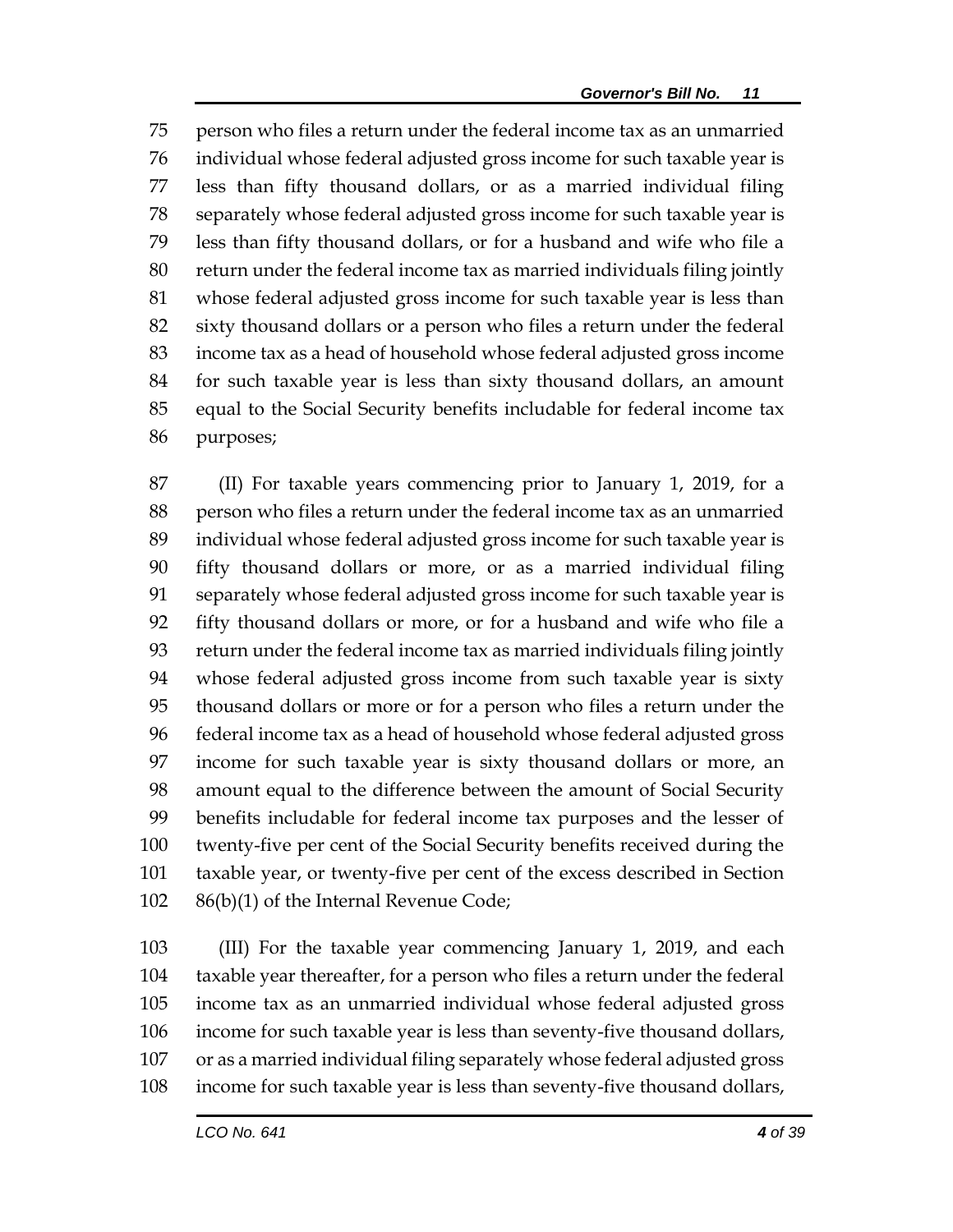or for a husband and wife who file a return under the federal income tax as married individuals filing jointly whose federal adjusted gross income for such taxable year is less than one hundred thousand dollars or a person who files a return under the federal income tax as a head of household whose federal adjusted gross income for such taxable year is less than one hundred thousand dollars, an amount equal to the Social Security benefits includable for federal income tax purposes; and

 (IV) For the taxable year commencing January 1, 2019, and each taxable year thereafter, for a person who files a return under the federal income tax as an unmarried individual whose federal adjusted gross income for such taxable year is seventy-five thousand dollars or more, or as a married individual filing separately whose federal adjusted gross income for such taxable year is seventy-five thousand dollars or more, or for a husband and wife who file a return under the federal income tax as married individuals filing jointly whose federal adjusted gross income from such taxable year is one hundred thousand dollars or more or for a person who files a return under the federal income tax as a head of household whose federal adjusted gross income for such taxable year is one hundred thousand dollars or more, an amount equal to the difference between the amount of Social Security benefits includable for federal income tax purposes and the lesser of twenty-five per cent of the Social Security benefits received during the taxable year, or twenty-five per cent of the excess described in Section 86(b)(1) of the Internal Revenue Code;

 (xi) To the extent properly includable in gross income for federal income tax purposes, any amount rebated to a taxpayer pursuant to section 12-746;

 (xii) To the extent properly includable in the gross income for federal income tax purposes of a designated beneficiary, any distribution to such beneficiary from any qualified state tuition program, as defined in Section 529(b) of the Internal Revenue Code, established and maintained by this state or any official, agency or instrumentality of the state;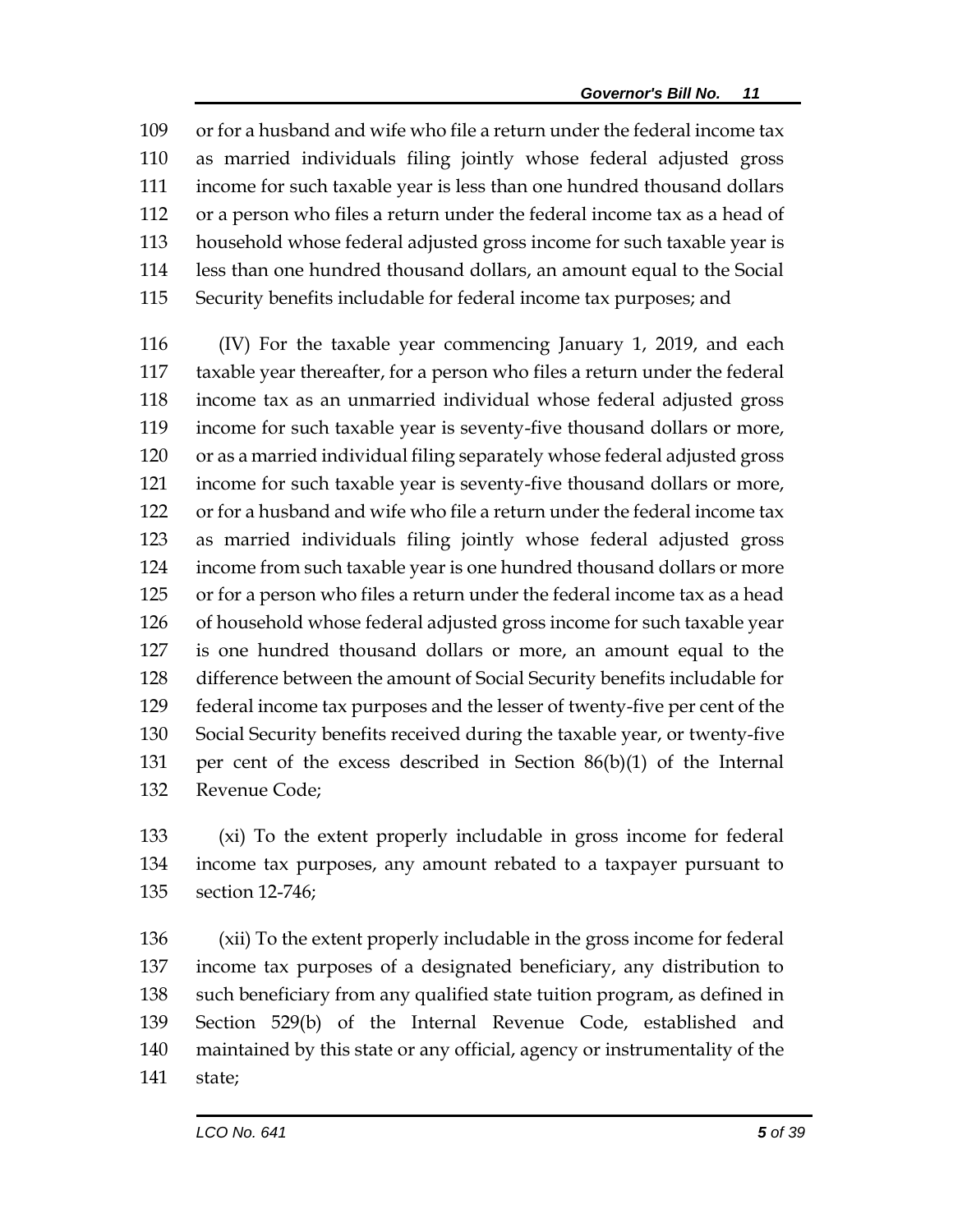(xiii) To the extent allowable under section 12-701a, contributions to accounts established pursuant to any qualified state tuition program, as defined in Section 529(b) of the Internal Revenue Code, established and maintained by this state or any official, agency or instrumentality of the state;

 (xiv) To the extent properly includable in gross income for federal income tax purposes, the amount of any Holocaust victims' settlement payment received in the taxable year by a Holocaust victim;

 (xv) To the extent properly includable in gross income for federal income tax purposes of an account holder, as defined in section 31- 51ww, interest earned on funds deposited in the individual development account, as defined in section 31-51ww, of such account holder;

 (xvi) To the extent properly includable in the gross income for federal income tax purposes of a designated beneficiary, as defined in section 3-123aa, interest, dividends or capital gains earned on contributions to accounts established for the designated beneficiary pursuant to the Connecticut Homecare Option Program for the Elderly established by sections 3-123aa to 3-123ff, inclusive;

 (xvii) To the extent properly includable in gross income for federal income tax purposes, any income received from the United States government as retirement pay for a retired member of (I) the Armed Forces of the United States, as defined in Section 101 of Title 10 of the United States Code, or (II) the National Guard, as defined in Section 101 of Title 10 of the United States Code;

 (xviii) To the extent properly includable in gross income for federal income tax purposes for the taxable year, any income from the discharge of indebtedness in connection with any reacquisition, after December 31, 2008, and before January 1, 2011, of an applicable debt instrument or instruments, as those terms are defined in Section 108 of the Internal Revenue Code, as amended by Section 1231 of the American Recovery and Reinvestment Act of 2009, to the extent any such income was added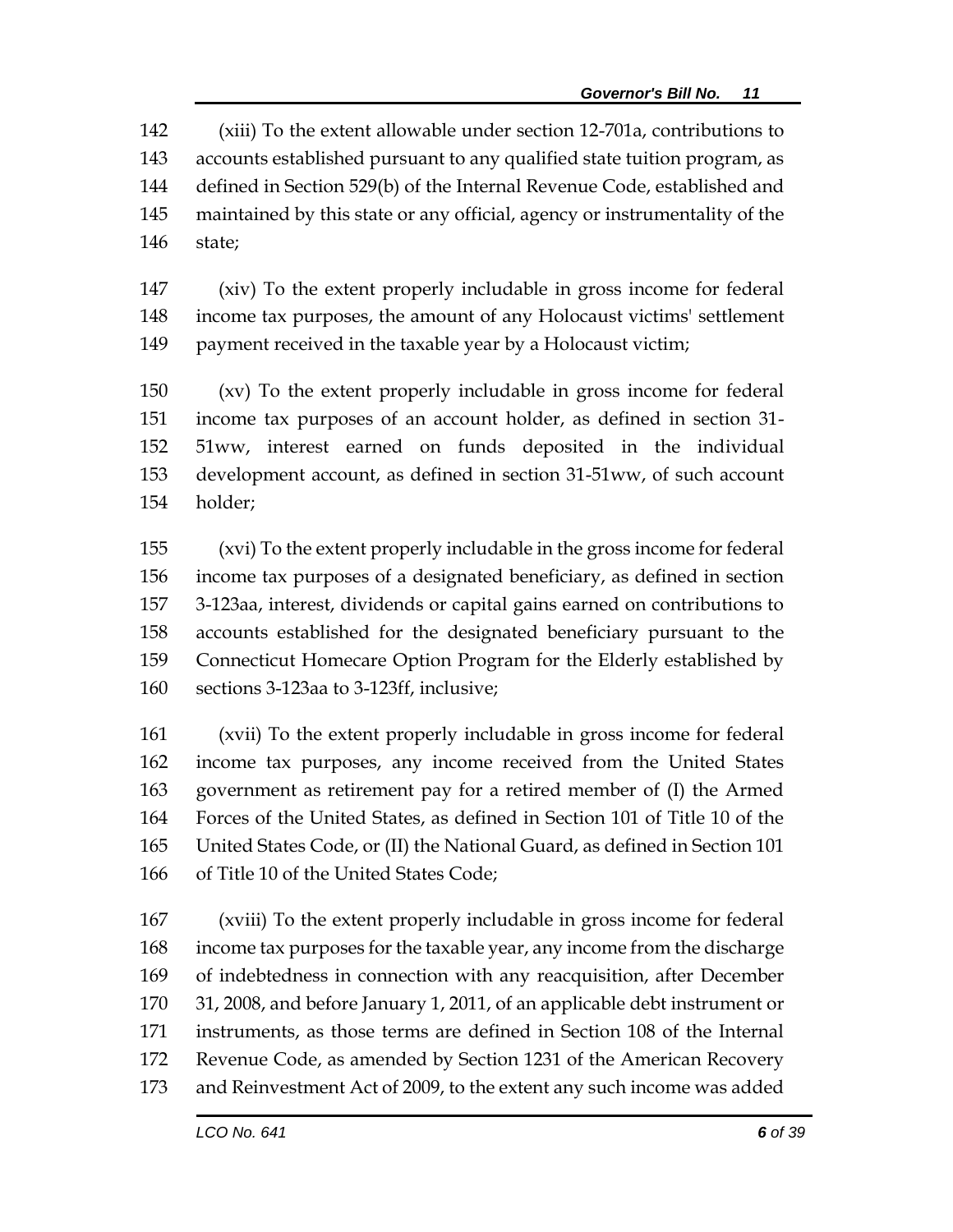174 to federal adjusted gross income pursuant to subparagraph  $(A)(xi)$  of this subdivision in computing Connecticut adjusted gross income for a preceding taxable year;

 (xix) To the extent not deductible in determining federal adjusted gross income, the amount of any contribution to a manufacturing reinvestment account established pursuant to section 32-9zz in the taxable year that such contribution is made;

 (xx) To the extent properly includable in gross income for federal income tax purposes, (I) for the taxable year commencing January 1, 2015, ten per cent of the income received from the state teachers' retirement system, (II) for the taxable years commencing January 1, 2016, to January 1, 2020, inclusive, twenty-five per cent of the income received from the state teachers' retirement system, and (III) for the taxable year commencing January 1, 2021, and each taxable year thereafter, fifty per cent of the income received from the state teachers' retirement system or, for a taxpayer whose federal adjusted gross income does not exceed the applicable threshold under clause (xxi) of this subparagraph, the percentage pursuant to said clause of the income received from the state teachers' retirement system, whichever deduction is greater;

 (xxi) To the extent properly includable in gross income for federal income tax purposes, except for retirement benefits under clause (iv) of this subparagraph and retirement pay under clause (xvii) of this subparagraph, for a person who files a return under the federal income tax as an unmarried individual whose federal adjusted gross income for such taxable year is less than seventy-five thousand dollars, or as a married individual filing separately whose federal adjusted gross income for such taxable year is less than seventy-five thousand dollars, or as a head of household whose federal adjusted gross income for such taxable year is less than seventy-five thousand dollars, or for a husband and wife who file a return under the federal income tax as married individuals filing jointly whose federal adjusted gross income for such taxable year is less than one hundred thousand dollars, (I) for the taxable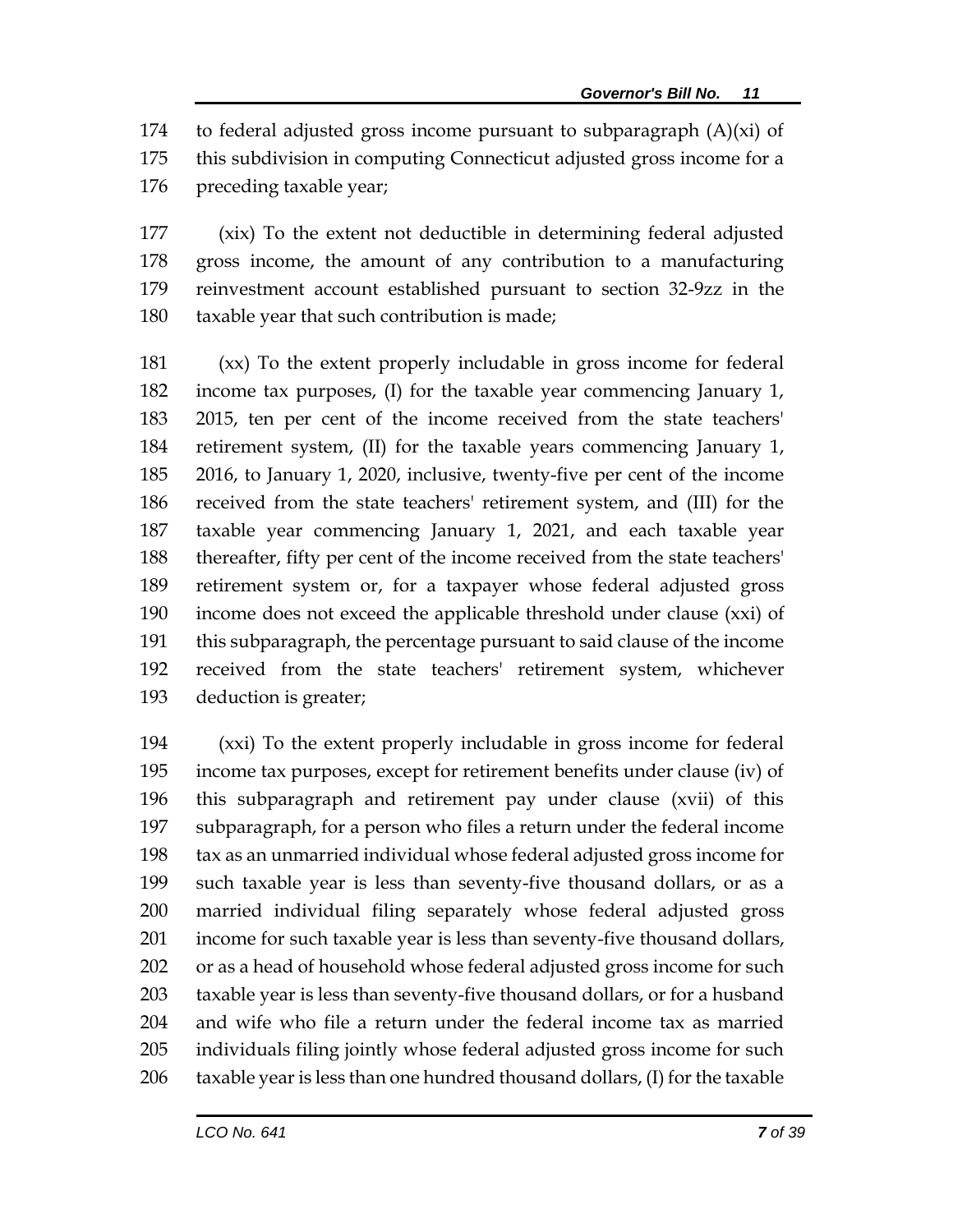year commencing January 1, 2019, fourteen per cent of any pension or annuity income, (II) for the taxable year commencing January 1, 2020, twenty-eight per cent of any pension or annuity income, (III) for the taxable year commencing January 1, 2021, forty-two per cent of any pension or annuity income, and (IV) for the taxable year commencing January 1, 2022, **[**fifty-six per cent of any pension or annuity income, (V) for the taxable year commencing January 1, 2023, seventy per cent of any pension or annuity income, (VI) for the taxable year commencing January 1, 2024, eighty-four per cent of any pension or annuity income, and (VII) for the taxable year commencing January 1, 2025,**]** and each 217 taxable year thereafter, one hundred per cent of any pension or annuity income;

 (xxii) The amount of lost wages and medical, travel and housing expenses, not to exceed ten thousand dollars in the aggregate, incurred by a taxpayer during the taxable year in connection with the donation to another person of an organ for organ transplantation occurring on or after January 1, 2017;

 (xxiii) To the extent properly includable in gross income for federal income tax purposes, the amount of any financial assistance received from the Crumbling Foundations Assistance Fund or paid to or on behalf of the owner of a residential building pursuant to sections 8-442 and 8-443;

 (xxiv) To the extent properly includable in gross income for federal income tax purposes, the amount calculated pursuant to subsection (b) of section 12-704g for income received by a general partner of a venture capital fund, as defined in 17 CFR 275.203(l)-1, as amended from time to time;

 (xxv) To the extent any portion of a deduction under Section 179 of the Internal Revenue Code was added to federal adjusted gross income 236 pursuant to subparagraph  $(A)(xiv)$  of this subdivision in computing Connecticut adjusted gross income, twenty-five per cent of such disallowed portion of the deduction in each of the four succeeding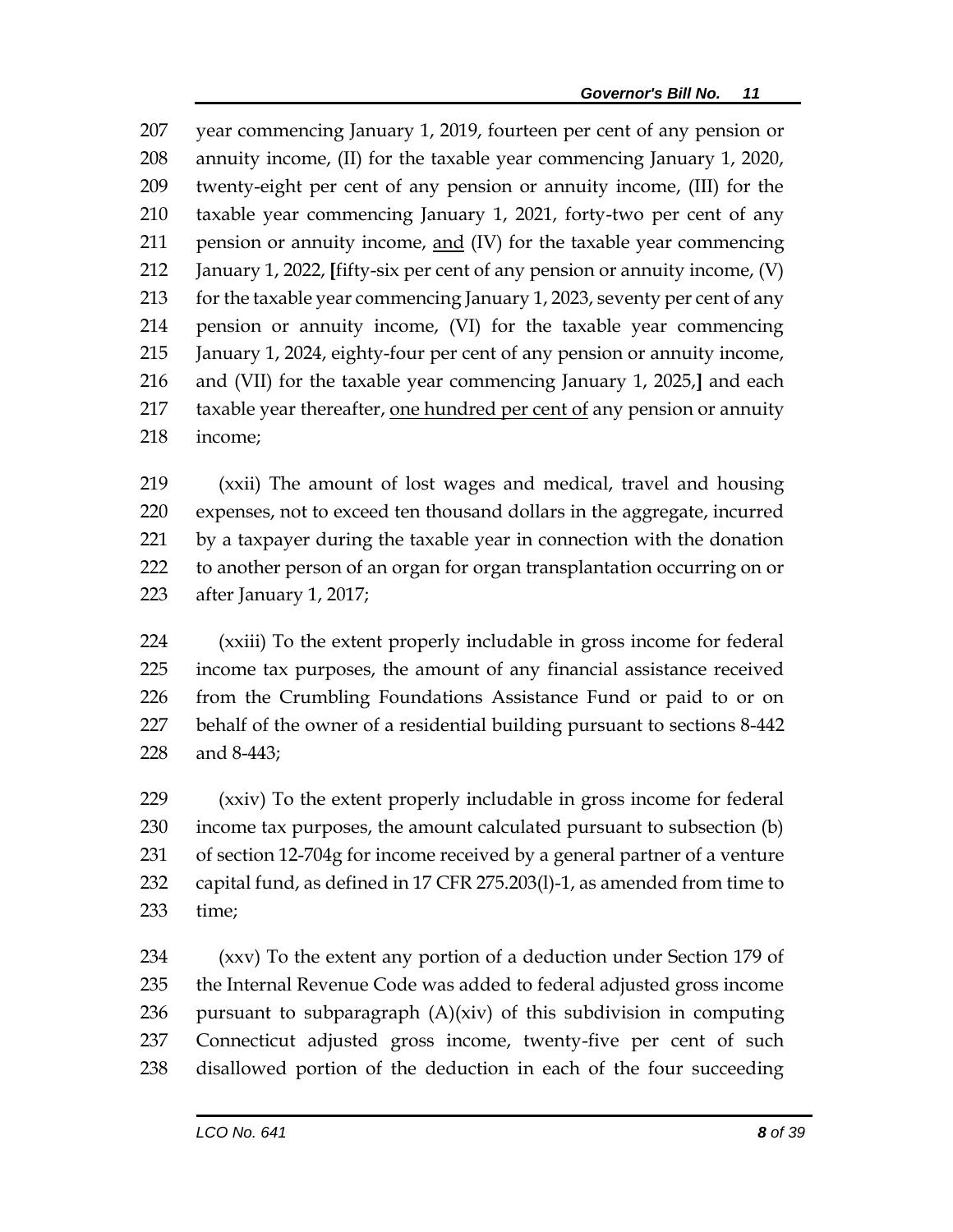#### taxable years; **[**and**]**

 (xxvi) To the extent properly includable in gross income for federal income tax purposes, for a person who files a return under the federal income tax as an unmarried individual whose federal adjusted gross income for such taxable year is less than seventy-five thousand dollars, or as a married individual filing separately whose federal adjusted gross income for such taxable year is less than seventy-five thousand dollars, 246 or as a head of household whose federal adjusted gross income for such taxable year is less than seventy-five thousand dollars, or for a husband and wife who file a return under the federal income tax as married individuals filing jointly whose federal adjusted gross income for such taxable year is less than one hundred thousand dollars, (I) for the taxable year commencing January 1, 2023, twenty-five per cent of any distribution from an individual retirement account other than a Roth individual retirement account, (II) for the taxable year commencing January 1, 2024, fifty per cent of any distribution from an individual retirement account other than a Roth individual retirement account, (III) 256 for the taxable year commencing January 1, 2025, seventy-five per cent of any distribution from an individual retirement account other than a Roth individual retirement account, and (IV) for the taxable year commencing January 1, 2026, and each taxable year thereafter, any distribution from an individual retirement account other than a Roth individual retirement account; and

 (xxvii) To the extent properly includable in gross income for federal income tax purposes, for the taxable year commencing January 1, 2022, the amount or amounts paid or otherwise credited to any eligible resident of this state under (I) the 2020 Earned Income Tax Credit enhancement program from funding allocated to the state through the 267 Coronavirus Relief Fund established under the Coronavirus Aid, Relief, and Economic Security Act, P.L. 116-136, and (II) the 2021 Earned Income Tax Credit enhancement program from funding allocated to the state pursuant to Section 9901 of Subtitle M of Title IX of the American Rescue Plan Act of 2021, P.L. 117-2.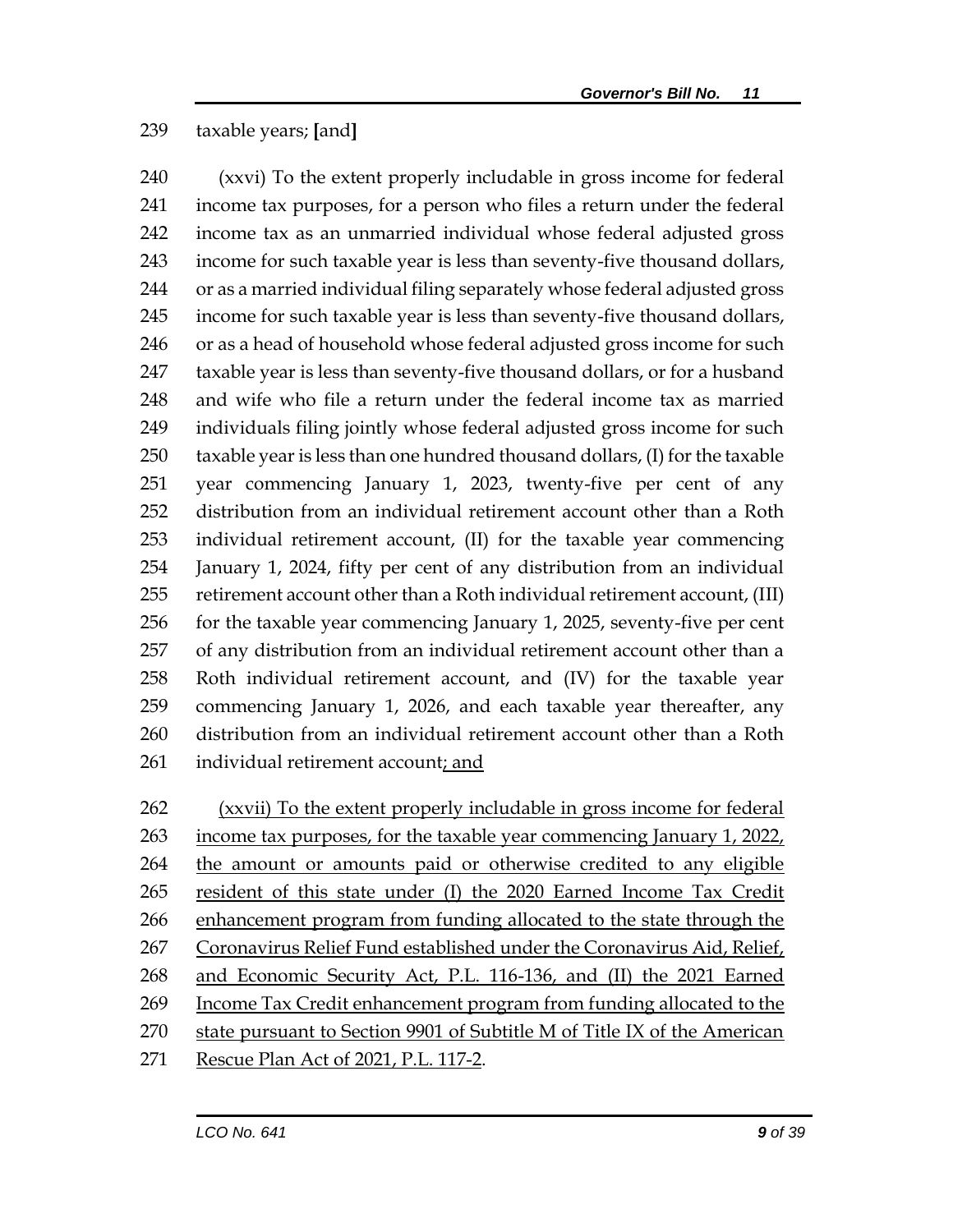Sec. 3. Section 12-217qq of the general statutes is repealed and the following is substituted in lieu thereof (*Effective from passage and applicable to calendar and income years commencing on or after January 1, 2022*):

(a) As used in this section:

 (1) "Authority" means the Connecticut Higher Education Supplemental Loan Authority;

(2) "Commissioner" means the Commissioner of Revenue Services;

 **[**(2)**]** (3) "Eligible education loan" means **[**a loan issued by the authority to an individual to refinance one or more student loans**]** an authority loan, as defined in section 10a-223, that is in repayment;

- **[**(3)**]** (4) "Full-time" means required to work at least thirty-five hours per week;
- **[**(4)**]** (5) "Qualified employee" means an individual who (A) is a resident of the state, (B) has earned his or her first bachelor's degree from an institution of higher education in the immediately preceding five- year period, (C) is employed full-time in the state by a qualified employer, (D) is not an owner, member or partner of such qualified employer or a family member of an owner, member or partner of such qualified employer, and (E) has received an eligible education loan;

 **[**(5)**]** (6) "Qualified employer" means a corporation licensed to operate a business in the state that is subject to tax under this chapter or chapter 207; and

 **[**(6) "Student loan" means any loan in repayment that was issued by (A) the authority, or (B) any other private or governmental lender to finance attendance at an institution of higher education**]**

- (7) "Qualified small business" means a qualified employer that has gross receipts of not more than five million dollars for the calendar or
- income year, as applicable, for which a credit under this section is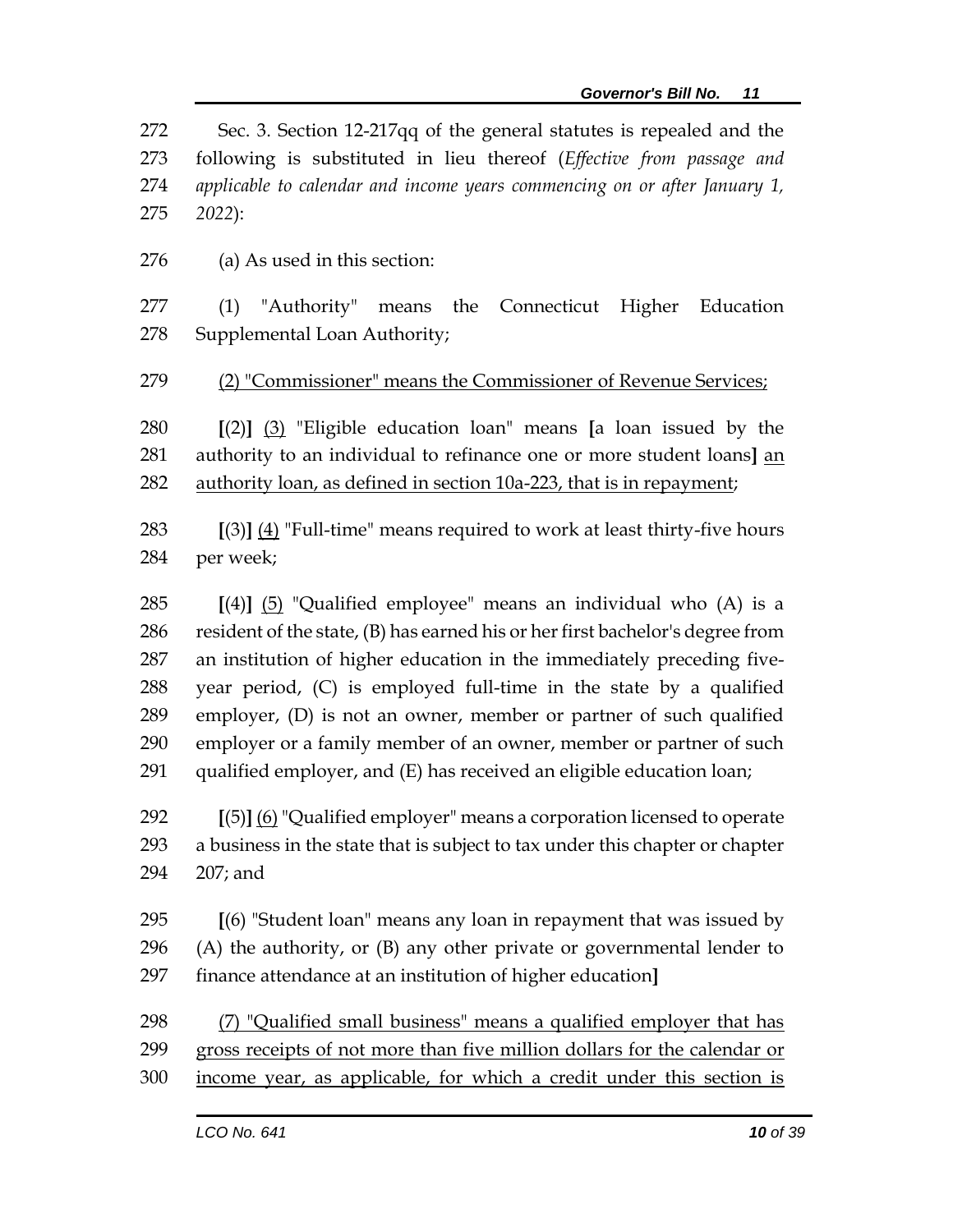allowed.

 (b) (1) For calendar or income years commencing on and after January 1, 2022, each qualified employer that employs a qualified employee and makes a payment directly to the authority on behalf of such qualified employee on an eligible education loan **[**on behalf of such qualified employee**]** that was used to finance the qualified employee's attendance 307 at an institution of higher education may claim a credit against the tax imposed under this chapter or chapter 207. Such credit shall be granted in an amount equal to fifty per cent of the amount of payments made to the outstanding principal balance of such loans by the qualified employer during the calendar or income year, provided (A) the credit shall not be allowed against the tax imposed under this chapter and chapter 207 for the same loan payment, and (B) the amount of credit allowed for any calendar or income year with respect to a specific qualified employee shall not exceed two thousand six hundred twenty-five dollars.

 (2) A qualified employer may claim the credit under subdivision (1) of this subsection for a payment made during the part of the calendar or income year the qualified employee worked and resided in the state, provided a qualified employee who worked and resided in the state for any part of a month shall be deemed to have worked and resided in the state for the entire month for purposes of this section.

 (c) A qualified employer that claims the credit under subsection (b) of this section shall provide any documentation required by the **[**Commissioner of Revenue Services**]** commissioner in a form and manner prescribed by the commissioner.

 (d) (1) A qualified small business may apply to the commissioner in accordance with the provisions of subdivision (2) of this subsection to exchange any credit allowed under subsection (b) of this section for a credit refund equal to the value of the credit. Any amount of credit refunded under this subsection shall be refunded to the qualified small business in accordance with the provisions of this chapter or chapter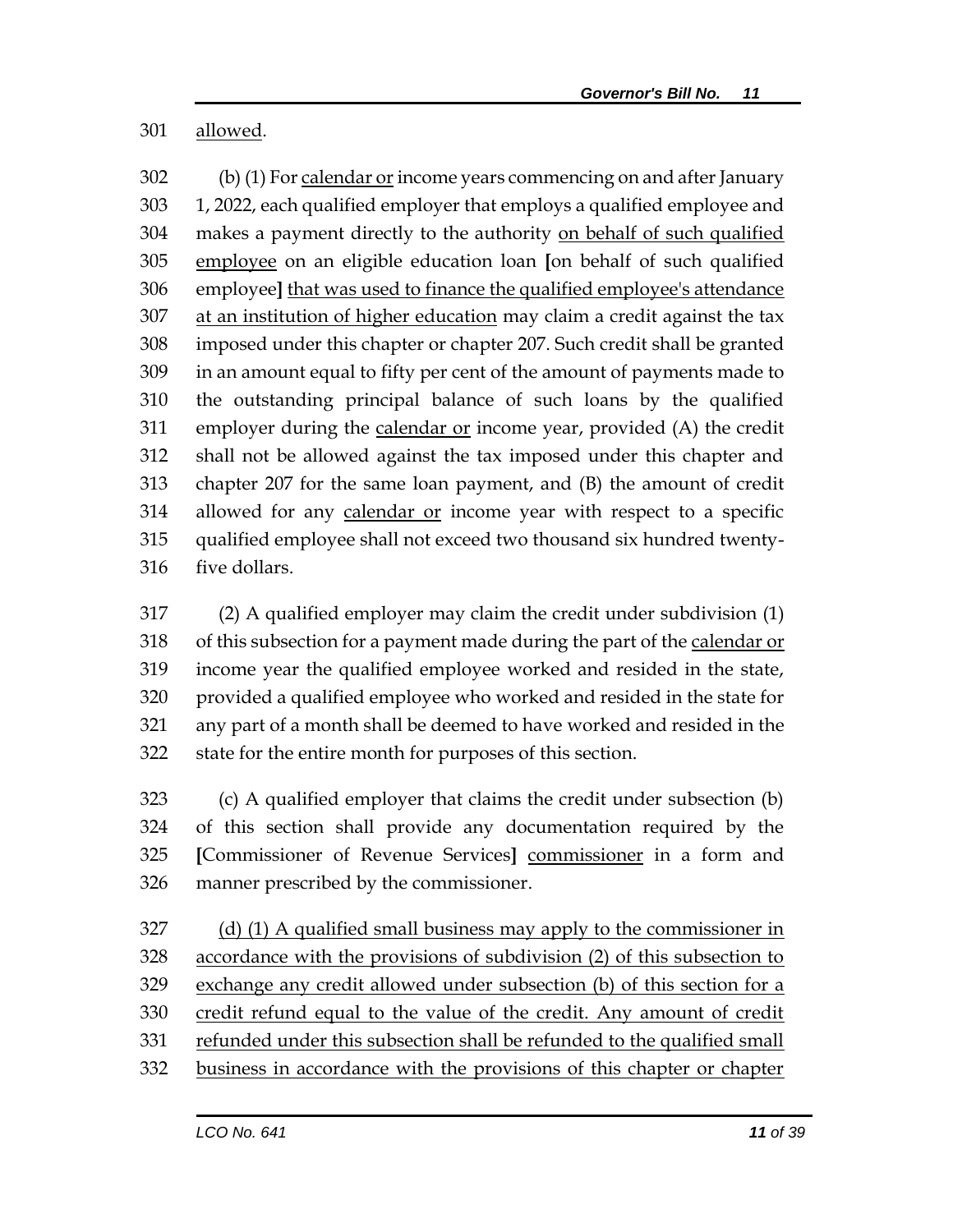207, as applicable. No interest shall be allowed or paid on any amount of credit refunded under this subsection. Any amount of credit refunded under this subsection shall be subject to the provisions of section 12-39h. (2) Each application for a credit refund under this subsection shall be filed, on such forms and containing such information as prescribed by the commissioner, on or before the original due date of the return prescribed under section 12-205 or 12-222, as applicable, for the calendar or income year for which such credit was earned or, if applicable, the extended due date of such year's return. No application for a credit refund under this subsection may be filed after the due date or extended due date, as the case may be, of such return.

 Sec. 4. Section 453 of public act 21-2 of the June special session is repealed and the following is substituted in lieu thereof (*Effective from passage*):

 The Comptroller shall transfer to the General Fund from funds allocated, in accordance with the provisions of special act 21-1, from the federal funds designated for the state pursuant to the provisions of Section 604 of Subtitle M of Title IX of the American Rescue Plan Act of 2021, P.L. 117-2, as amended from time to time, **[**: (1) Five hundred fifty- nine million nine hundred thousand dollars, for the fiscal year ending June 30, 2022; and (2) one billion one**]** nine hundred ninety-four million nine hundred thousand dollars for the fiscal year ending June 30, 2023.

 Sec. 5. (*Effective from passage*) The Comptroller shall reserve eighty- three million two hundred thousand dollars of General Fund revenue received from the federal government during the fiscal year ending June 30, 2022, pursuant to Section 9817 of the American Rescue Plan Act of 2021, P.L. 117-2, for federal revenue collections during the fiscal year ending June 30, 2023.

 Sec. 6. Section 38a-91aa of the general statutes is repealed and the following is substituted in lieu thereof (*Effective July 1, 2022*):

As used in **[**sections 38a-91aa to 38a-91tt**]** this section, sections 38a-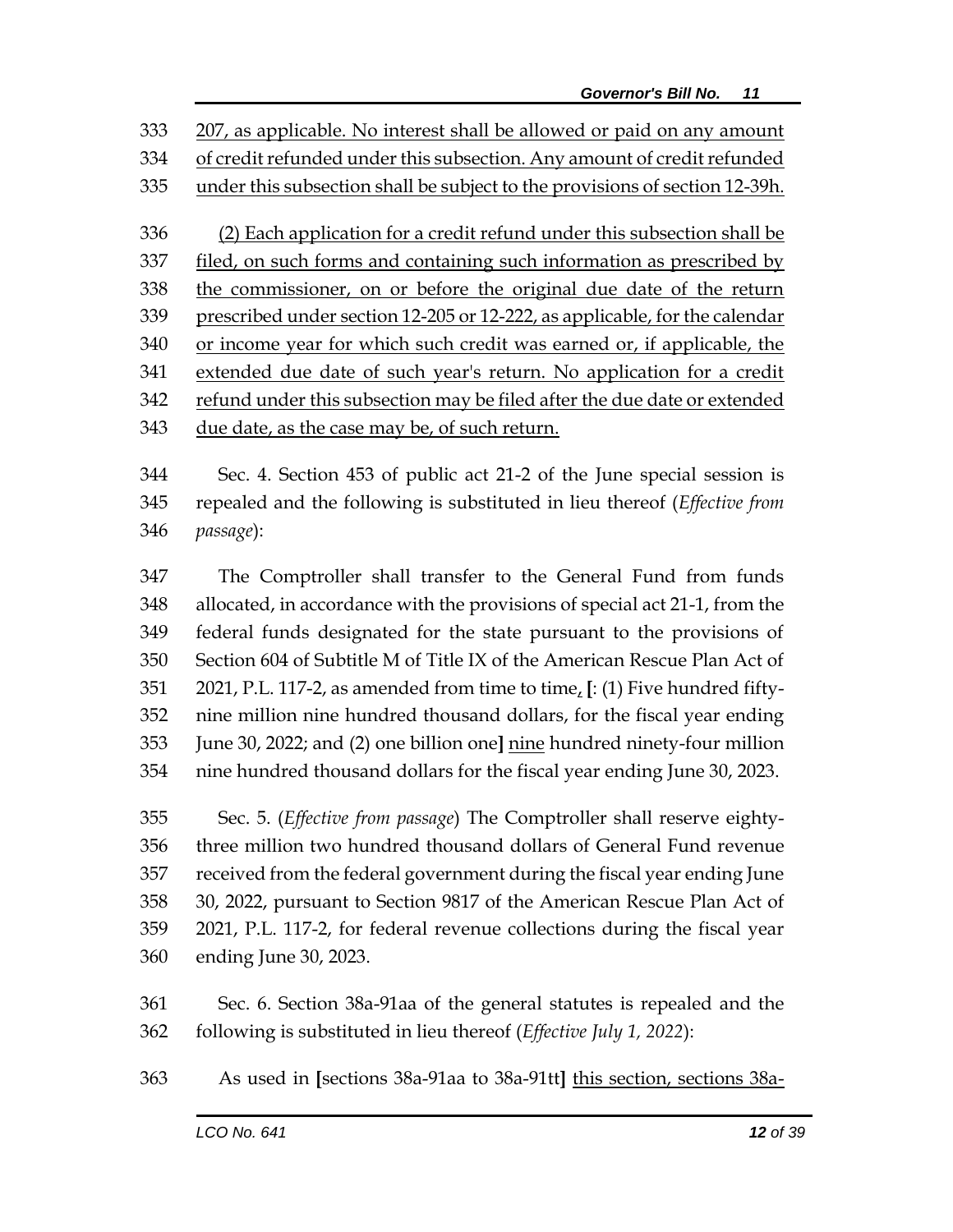91bb to 38a-91uu, inclusive, as amended by this act, and sections 38a-91ww and 38a-91xx:

 (1) "Affiliated company" means any company in the same corporate system as a parent, an industrial insured or a member organization by virtue of common ownership, control, operation or management.

 (2) "Agency captive insurance company" means a captive insurance company that:

 (A) Is owned or directly or indirectly controlled by one or more insurance agents or insurance producers licensed in accordance with sections 38a-702a to 38a-702r, inclusive;

 (B) Only insures against risks covered by insurance policies sold, solicited or negotiated through the insurance agents or insurance producers that own or control such captive insurance company; and

 (C) Does not insure against risks covered by any health insurance policy or plan.

 (3) "Alien captive insurance company" means any insurance company formed to write insurance business for its parent and affiliated companies and licensed pursuant to the laws of an alien jurisdiction that imposes statutory or regulatory standards on companies transacting the business of insurance in such jurisdiction that the commissioner deems to be acceptable.

 (4) "Association" means any legal association of individuals, corporations, limited liability companies, partnerships, associations or other entities, **[**that has been in continuous existence for at least one year,**]** where the association itself or some or all of the member organizations:

 (A) Directly or indirectly own, control or hold with power to vote all of the outstanding voting securities or other voting interests of an association captive insurance company incorporated as a stock insurer;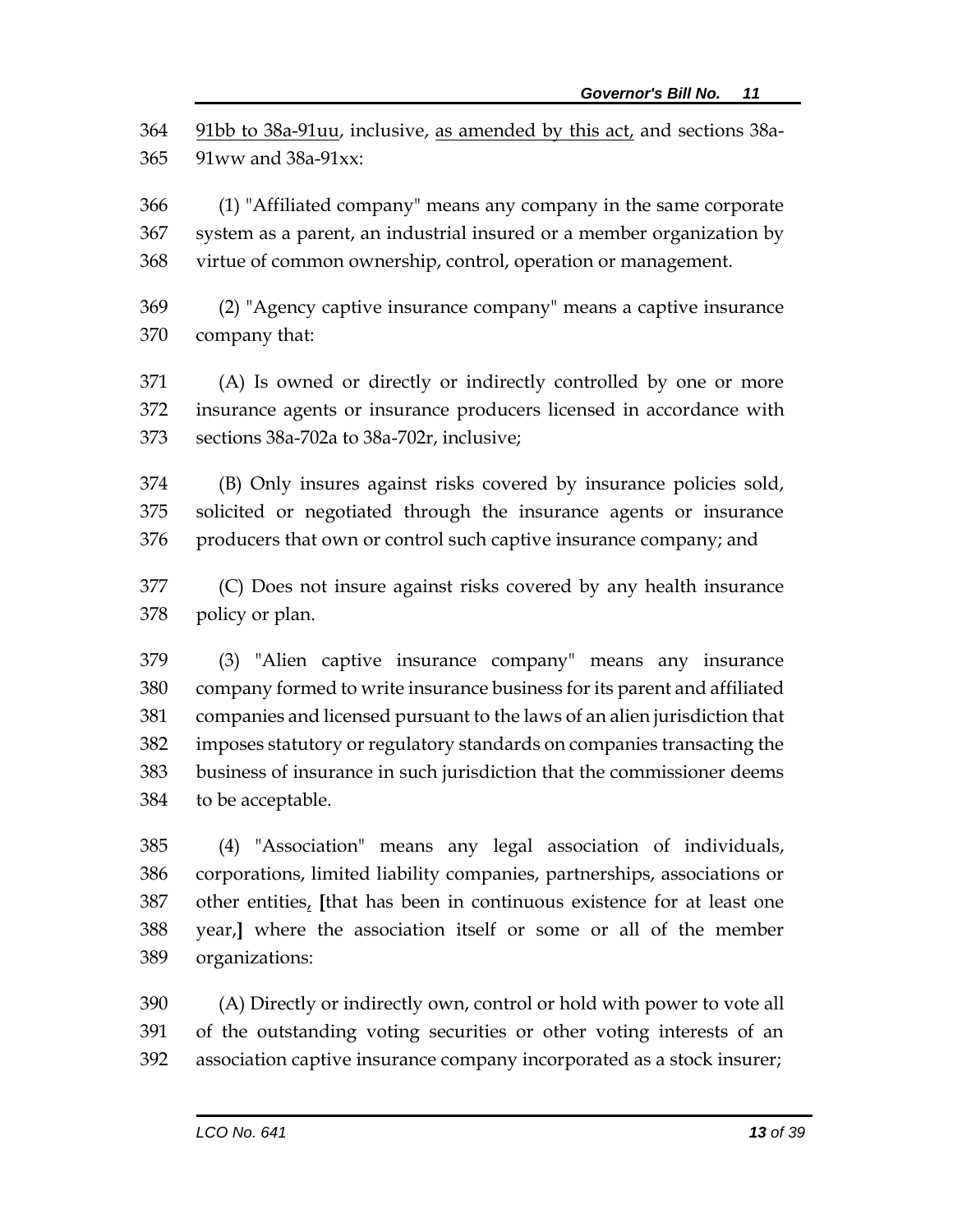| 393 | (B) Have complete voting control over an association captive            |
|-----|-------------------------------------------------------------------------|
|     | 394 insurance company incorporated as a mutual corporation or formed as |
|     | 395 a limited liability company; or                                     |

 (C) Constitute all of the subscribers of an association captive insurance company formed as a reciprocal insurer.

 (5) "Association captive insurance company" means any company that insures risks of the member organizations of an association, and includes a company that also insures risks of such member organizations' affiliated companies or of the association.

 (6) "Branch business" means any insurance business transacted in this state by a branch captive insurance company.

 (7) "Branch captive insurance company" means any alien captive insurance company or foreign captive insurance company licensed by the commissioner to transact the business of insurance in this state through a business unit with a principal place of business in this state.

 (8) "Branch operations" means any business operations in this state of a branch captive insurance company.

 (9) "Captive insurance company" means any (A) pure captive insurance company, agency captive insurance company, association captive insurance company, industrial insured captive insurance company, risk retention group, sponsored captive insurance company or special purpose financial captive insurance company that is domiciled in this state and formed or licensed under the provisions of **[**sections 38a-91aa**]** this section and sections 38a-91bb to 38a-91tt, 417 inclusive, as amended by this act, or (B) branch captive insurance company.

 (10) "Ceding insurer" means an insurance company, approved by the commissioner and licensed or otherwise authorized to transact the business of insurance or reinsurance in its state or country of domicile, that cedes risk to a special purpose financial captive insurance company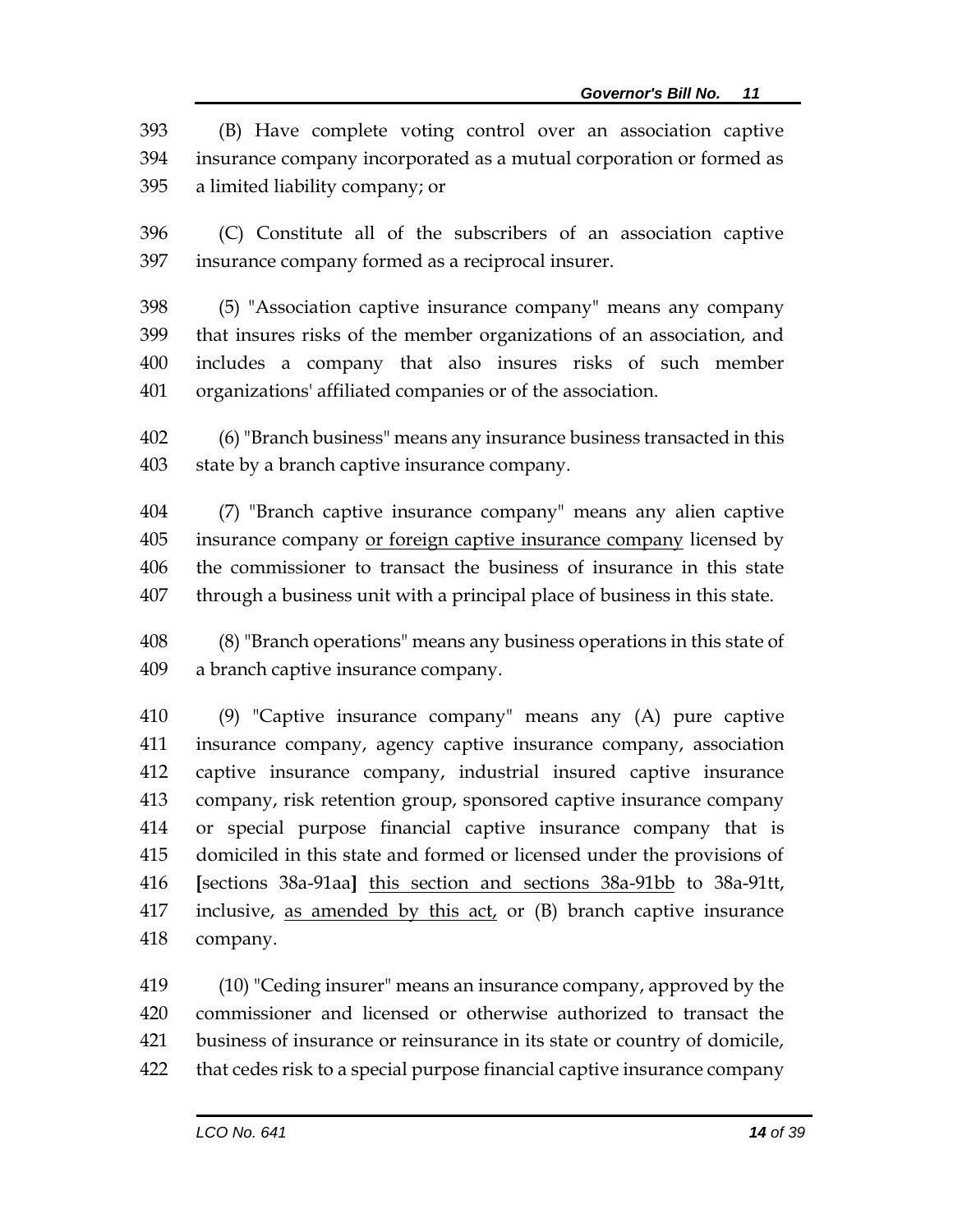pursuant to a reinsurance contract.

(11) "Commissioner" means the Insurance Commissioner.

(12) "Controlled unaffiliated business" means any person:

 (A) Who, (i) in the case of a pure captive insurance company, is not in the corporate system of a parent and the parent's affiliated companies, **[**or**]** (ii) in the case of an industrial insured captive insurance company, is not in the corporate system of an industrial insured and the industrial 430 insured's affiliated companies, or (iii) in the case of a sponsored captive 431 insurance company, is not in the corporate system of a participant and the participant's affiliated companies;

 (B) Who, (i) in the case of a pure captive insurance company, has an existing contractual relationship with a parent or one of the parent's affiliated companies, **[**or**]** (ii) in the case of an industrial insured captive insurance company, has an existing contractual relationship with an 437 industrial insured or one of the industrial insured's affiliated companies, 438 or (iii) in the case of a sponsored captive insurance company, has an existing contractual relationship with a participant or one of the participant's affiliated companies; and

 (C) Whose risks are managed by a pure captive insurance company, **[**or**]** an industrial insured captive insurance company or a sponsored 443 captive insurance company, as applicable, in accordance with section 38a-91qq, as amended by this act.

 (13) "Excess workers' compensation insurance" means, in the case of an employer that has insured or self-insured its workers' compensation risks in accordance with applicable state or federal law, insurance in excess of a specified per-incident or aggregate limit established by the commissioner.

 (14) "Foreign captive insurance company" means any insurance company formed to write insurance business for its parent and affiliated companies and licensed pursuant to the laws of a foreign jurisdiction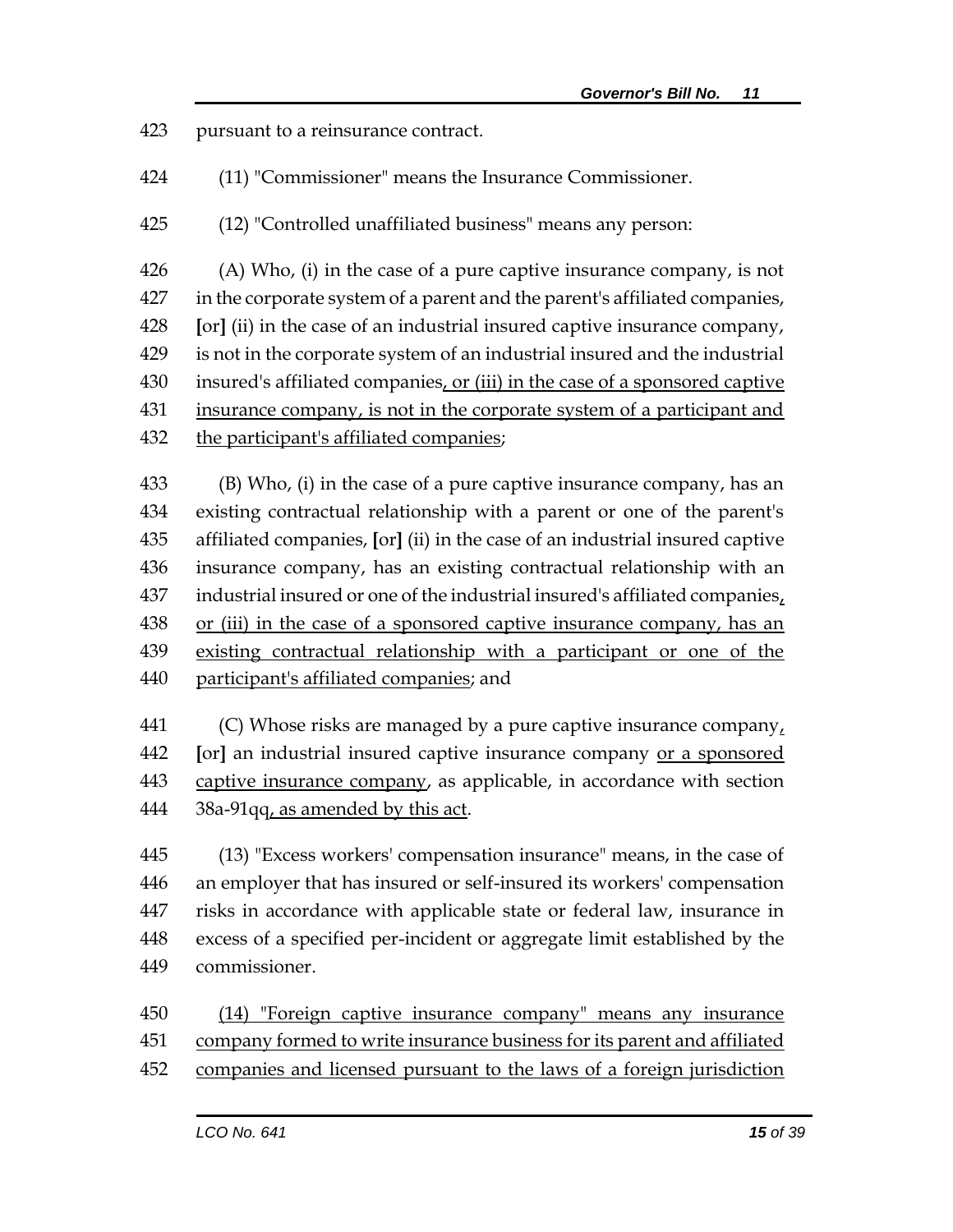that imposes statutory or regulatory standards on companies transacting the business of insurance in such jurisdiction that the commissioner deems to be acceptable.

 **[**(14)**]** (15) "Incorporated protected cell" means a protected cell that is established as a corporation or a limited liability company, separate from the sponsored captive insurance company with which it has entered into a participant contract.

**[**(15)**]** (16) "Industrial insured" means an insured:

 (A) Who procures the insurance of any risk or risks by use of the services of a full-time employee acting as an insurance manager or buyer;

 (B) Whose aggregate annual premiums for insurance on all risks total at least twenty-five thousand dollars; and

(C) Who has at least twenty-five full-time employees.

 **[**(16)**]** (17) "Industrial insured captive insurance company" means any company that insures risks of the industrial insureds that comprise an industrial insured group, and includes a company that also insures risks of such industrial insureds' affiliated companies.

 **[**(17)**]** (18) "Industrial insured group" means any group of industrial insureds that collectively:

 (A) Directly or indirectly own, control or hold with power to vote all of the outstanding voting securities or other voting interests of an industrial insured captive insurance company incorporated as a stock insurer;

 (B) Have complete voting control over an industrial insured captive insurance company incorporated as a mutual corporation or formed as a limited liability company; or

(C) Constitute all of the subscribers of an industrial insured captive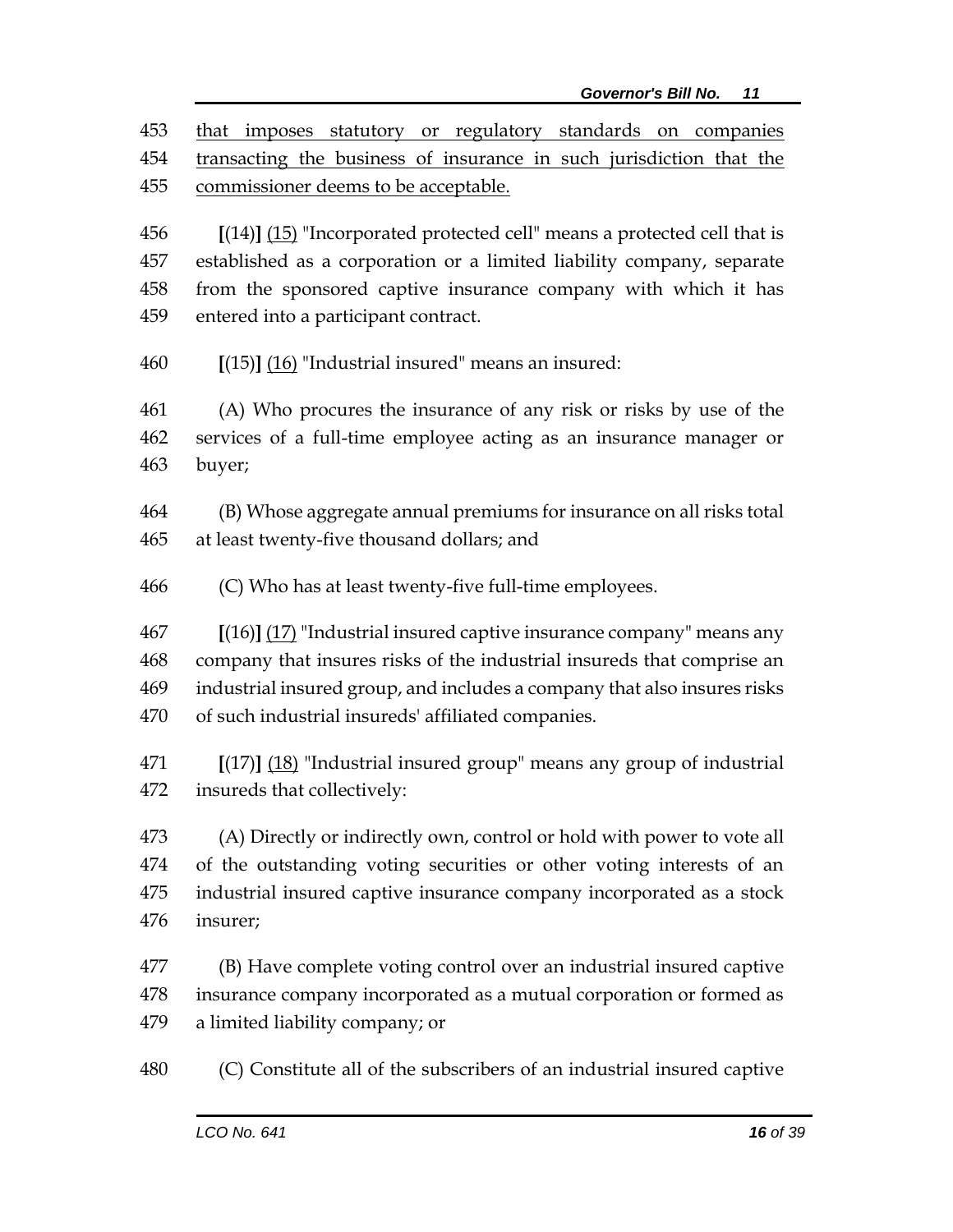insurance company formed as a reciprocal insurer.

 **[**(18)**]** (19) "Insurance securitization" or "securitization" means a transaction or a group of related transactions, which may include capital market offerings, that are effected through related risk transfer instruments and facilitating administrative agreements, in which all or part of the result of such transaction is used to fund a special purpose financial captive insurance company's obligations under a reinsurance contract with a ceding insurer and by which:

 (A) A special purpose financial captive insurance company directly or indirectly obtains proceeds through the issuance of securities by such company or any other person; or

 (B) A person provides, for the benefit of a special purpose financial captive insurance company, one or more letters of credit or other assets that the commissioner has authorized such company to treat as admitted assets for purposes of its annual report. "Insurance securitization" or "securitization" does not include the issuance of a letter of credit for the benefit of the commissioner to satisfy all or part of a special purpose financial captive insurance company's capital and surplus requirements under section 38a-91dd, as amended by this act.

 **[**(19)**]** (20) "Member organization" means any individual, corporation, limited liability company, partnership, association or other entity that belongs to an association.

 **[**(20)**]** (21) "Mutual corporation" means a corporation organized without stockholders and includes a nonprofit corporation with members.

 **[**(21)**]** (22) "Parent" means any individual, corporation, limited liability company, partnership or other entity that directly or indirectly owns, controls or holds with power to vote more than fifty per cent of the outstanding voting:

(A) Securities of a pure captive insurance company organized as a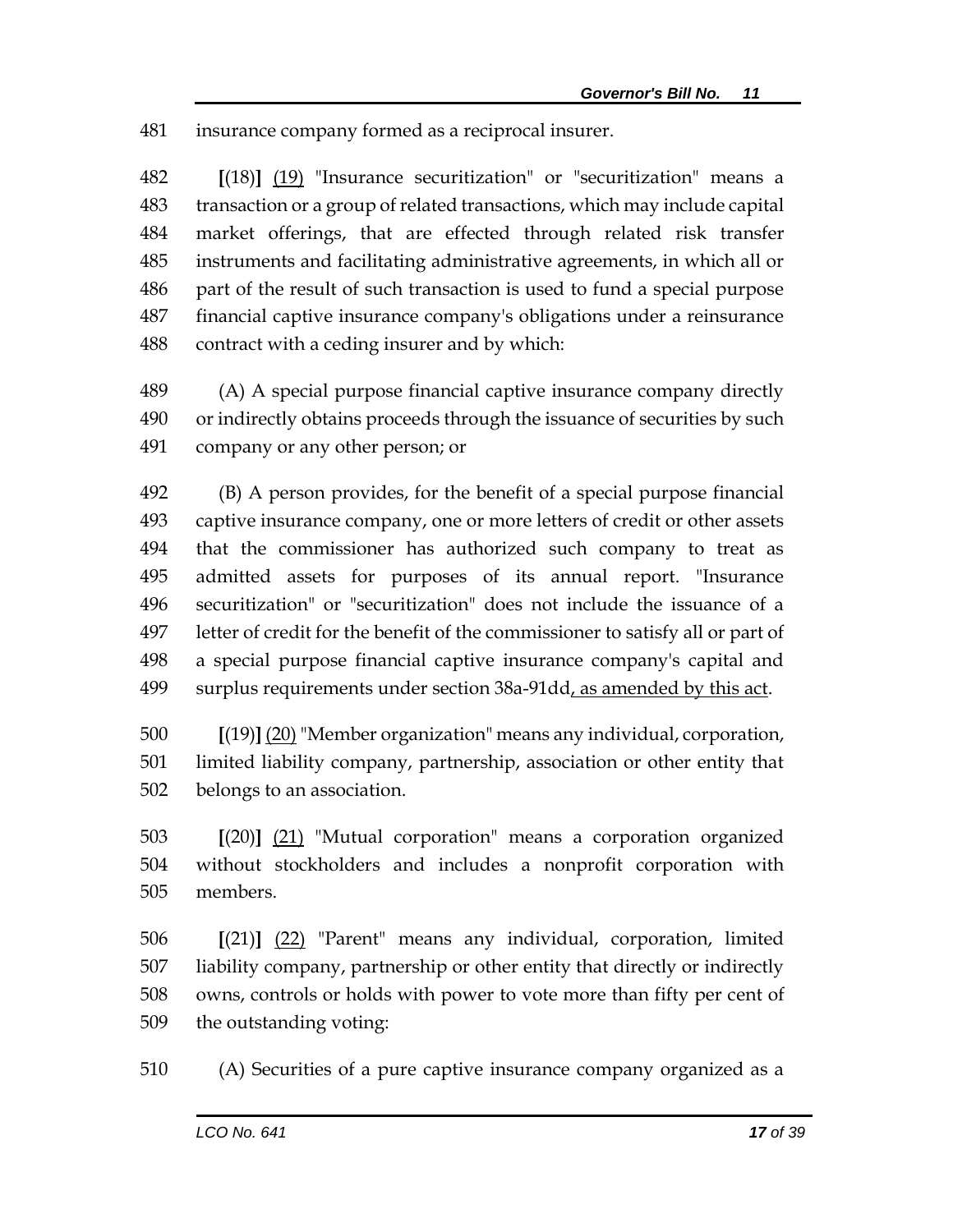#### stock insurer; or

 (B) Membership interests of a pure captive insurance company organized as a nonprofit corporation or as a limited liability company.

 **[**(22)**]** (23) "Participant" means any association, corporation, limited liability company, partnership, trust or other entity, and any affiliated company or controlled unaffiliated business thereof, that is insured by a sponsored captive insurance company pursuant to a participant contract.

 **[**(23)**]** (24) "Participant contract" means a contract entered into by a sponsored captive insurance company and a participant by which the sponsored captive insurance company insures the risks of the participant and limits the losses of each such participant to its pro rata share of the assets of one or more protected cells identified in such participant contract.

 **[**(24)**]** (25) "Protected cell" means a separate account established by a sponsored captive insurance company, in which assets are maintained for one or more participants in accordance with the terms of one or more participant contracts to fund the liability of the sponsored captive insurance company assumed on behalf of such participants as set forth in such participant contracts.

 **[**(25)**]** (26) "Pure captive insurance company" means any company that insures risks of its parent and affiliated companies or controlled unaffiliated business.

 **[**(26)**]** (27) "Reinsurance contract" means a contract entered into by a special purpose financial captive insurance company and a ceding insurer by which the special purpose financial captive insurance company agrees to provide reinsurance to the ceding insurer for risks associated with the ceding insurer's insurance or reinsurance business.

 **[**(27)**]** (28) "Risk retention group" means a captive insurance company organized under the laws of this state pursuant to the federal Liability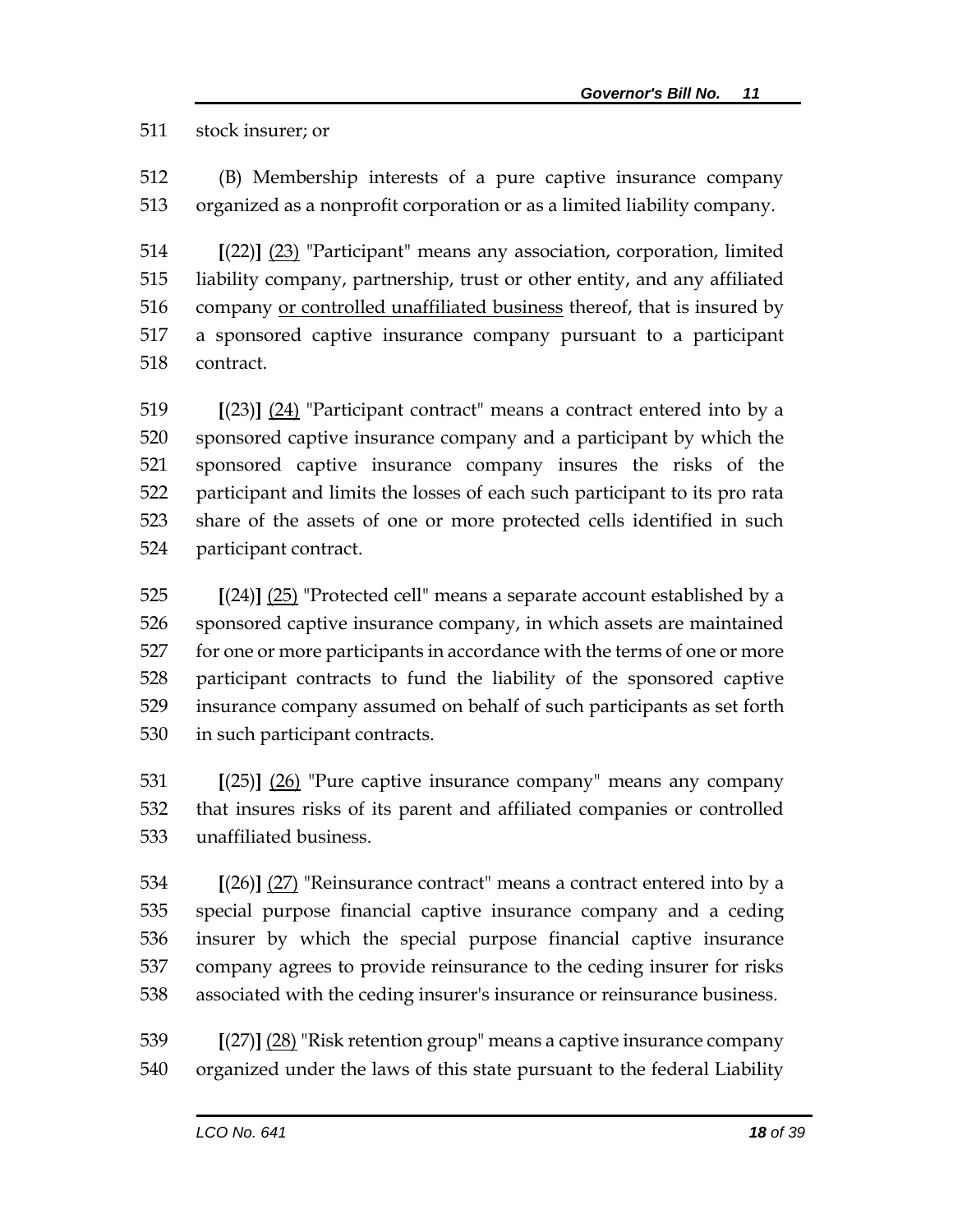Risk Retention Act of 1986, 15 USC 3901 et seq., as amended from time to time, as a stock insurer or mutual corporation, a reciprocal or other limited liability entity.

 **[**(28)**]** (29) "Security" has the same meaning as provided in section 36b-3 and includes any form of debt obligation, equity, surplus certificate, surplus note, funding agreement, derivative or other financial instrument that the commissioner designates as a security for purposes of **[**sections 38a-91aa**]** this section and sections 38a-91bb to 38a-91tt, inclusive, as amended by this act.

 **[**(29)**]** (30) "Special purpose financial captive insurance company" means a company that is licensed by the commissioner in accordance with section 38a-91bb, as amended by this act.

 **[**(30)**]** (31) "Special purpose financial captive insurance company security" means a security issued by (A) a special purpose financial captive insurance company, or (B) a third party, the proceeds of which are obtained directly or indirectly by a special purpose financial captive insurance company.

 **[**(31)**]** (32) "Sponsor" means any association, corporation, limited liability company, partnership, trust or other entity that is approved by the commissioner to organize and operate a sponsored captive insurance company and to provide all or part of the required unimpaired paid-in capital and surplus.

 **[**(32)**]** (33) "Sponsored captive insurance company" means a captive insurance company:

 (A) In which the minimum required unimpaired paid-in capital and surplus are provided by one or more sponsors;

 (B) That insures risks of its participants only through separate participant contracts; and

 (C) That funds its liability to each participant through one or more protected cells and segregates the assets of each protected cell from the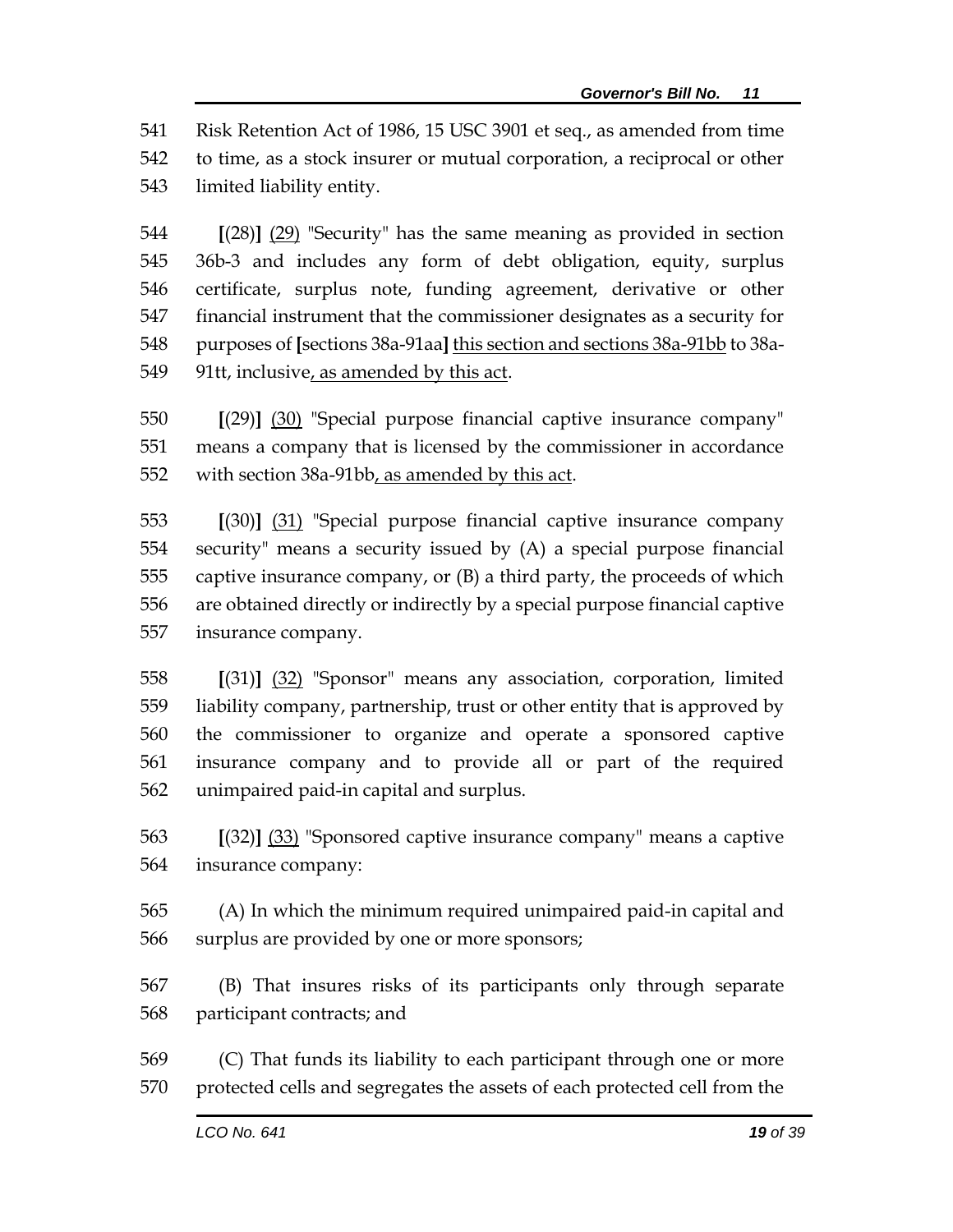assets of other protected cells and from the assets of the sponsored captive insurance company's general account.

 **[**(33)**]** (34) "Surplus note" means an unsecured subordinated debt obligation possessing characteristics consistent with the National Association of Insurance Commissioners Statement of Statutory Accounting Principles No. 41, as amended from time to time, and as modified or supplemented by the commissioner.

 Sec. 7. (*Effective July 1, 2022*) (a) As used in this section, "alien captive insurance company", "branch captive insurance company" and "foreign captive insurance company" have the same meanings as provided in section 38a-91aa of the general statutes, as amended by this act.

 (b) The Commissioner of Revenue Services shall waive any and all penalties that would otherwise be due under section 38a-277 of the general statutes for any taxable period beginning on or after July 1, 2019, and ending prior to July 1, 2022, if, not later than June 30, 2023, the insured:

 (1) Establishes a branch captive insurance company in this state or transfers the domicile of its alien captive insurance company or foreign captive insurance company to this state in accordance with the provisions of section 38a-58a of the general statutes; and

 (2) Pays all taxes and interest due and outstanding under section 38a- 277 of the general statutes for all taxable periods ending on or after July 1, 2019, but prior to July 1, 2022.

 (c) Any insured that satisfies the provisions of subsection (b) of this section shall not be liable for any taxes, interest and penalties that would otherwise be due under section 38a-277 of the general statutes for any taxable period ending prior to July 1, 2019.

 Sec. 8. Section 38a-91bb of the general statutes is repealed and the following is substituted in lieu thereof (*Effective July 1, 2022*):

(a) Any captive insurance company, when permitted by its articles of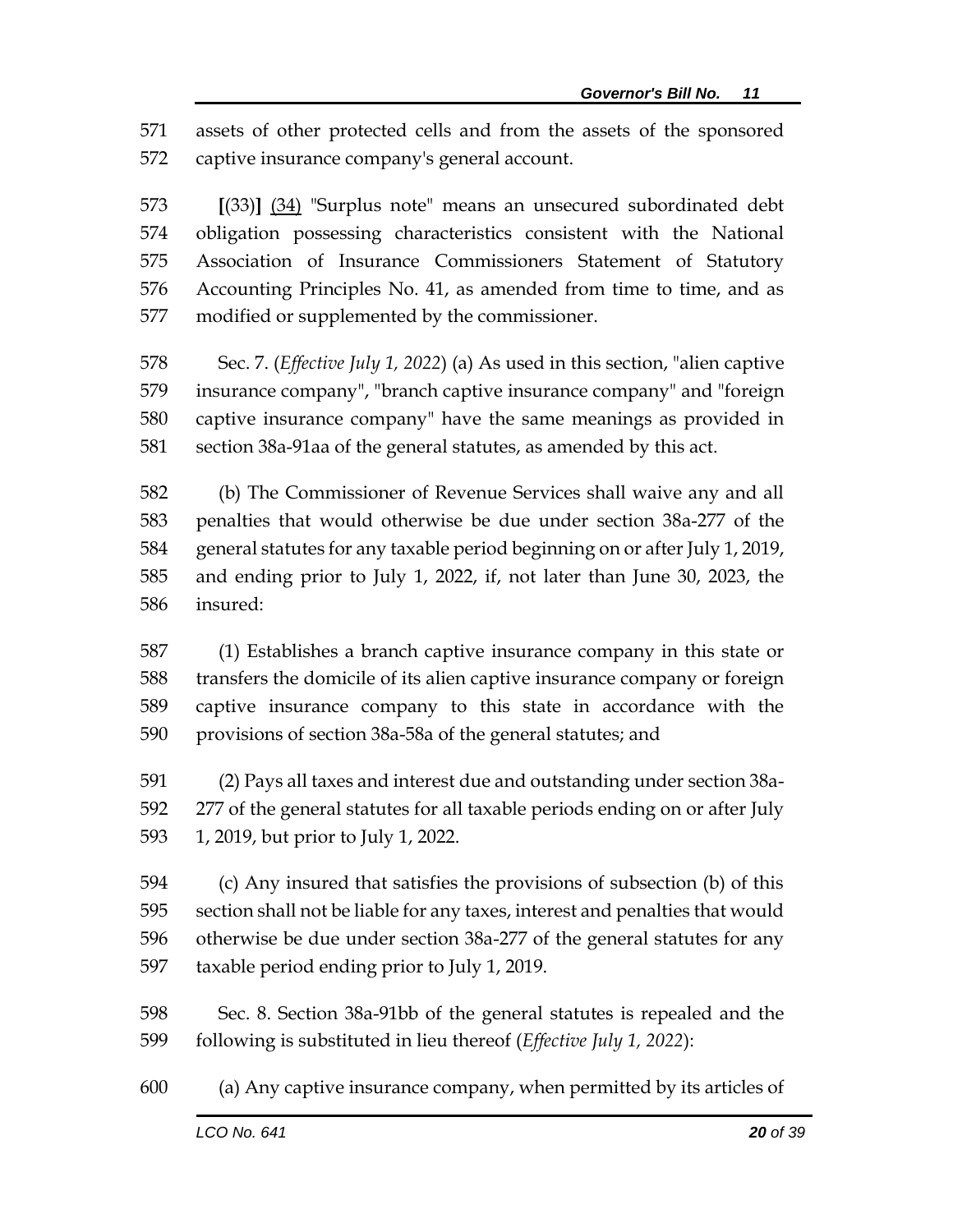association, charter or other organizational document, may apply to the **[**Insurance Commissioner**]** commissioner for a license to do the business of insurance against any kind of loss, damage or liability properly a subject of insurance, if such insurance is not prohibited by law or **[**is not**]** disapproved by the commissioner as being contrary to public policy, including life insurance, annuities, health insurance, as defined in section 38a-469, and commercial risk insurance, as defined in section 38a-663, provided:

 (1) No pure captive insurance company may insure any risks other than those of its parent and affiliated companies or controlled unaffiliated business;

 (2) No association captive insurance company may insure any risks other than those of its association, the member organizations of its association, and the member organizations' affiliated companies;

 (3) No industrial insured captive insurance company may insure any risks other than those of (A) the industrial insureds that comprise the industrial insured group, (B) the industrial insureds' affiliated companies, or (C) the industrial insureds' controlled unaffiliated businesses;

 (4) No risk retention group may insure any risks other than those of its members and owners;

 (5) No captive insurance company may provide personal risk insurance, as defined in section 38a-663, for private passenger motor vehicle or homeowners insurance coverage or any component thereof;

 (6) No captive insurance company may accept or cede reinsurance except as provided in section 38a-91kk, as amended by this act;

 (7) Any captive insurance company may provide excess workers' compensation insurance to its parent and affiliated companies, unless prohibited by the laws of the state having jurisdiction over the transaction or by federal law. Any captive insurance company may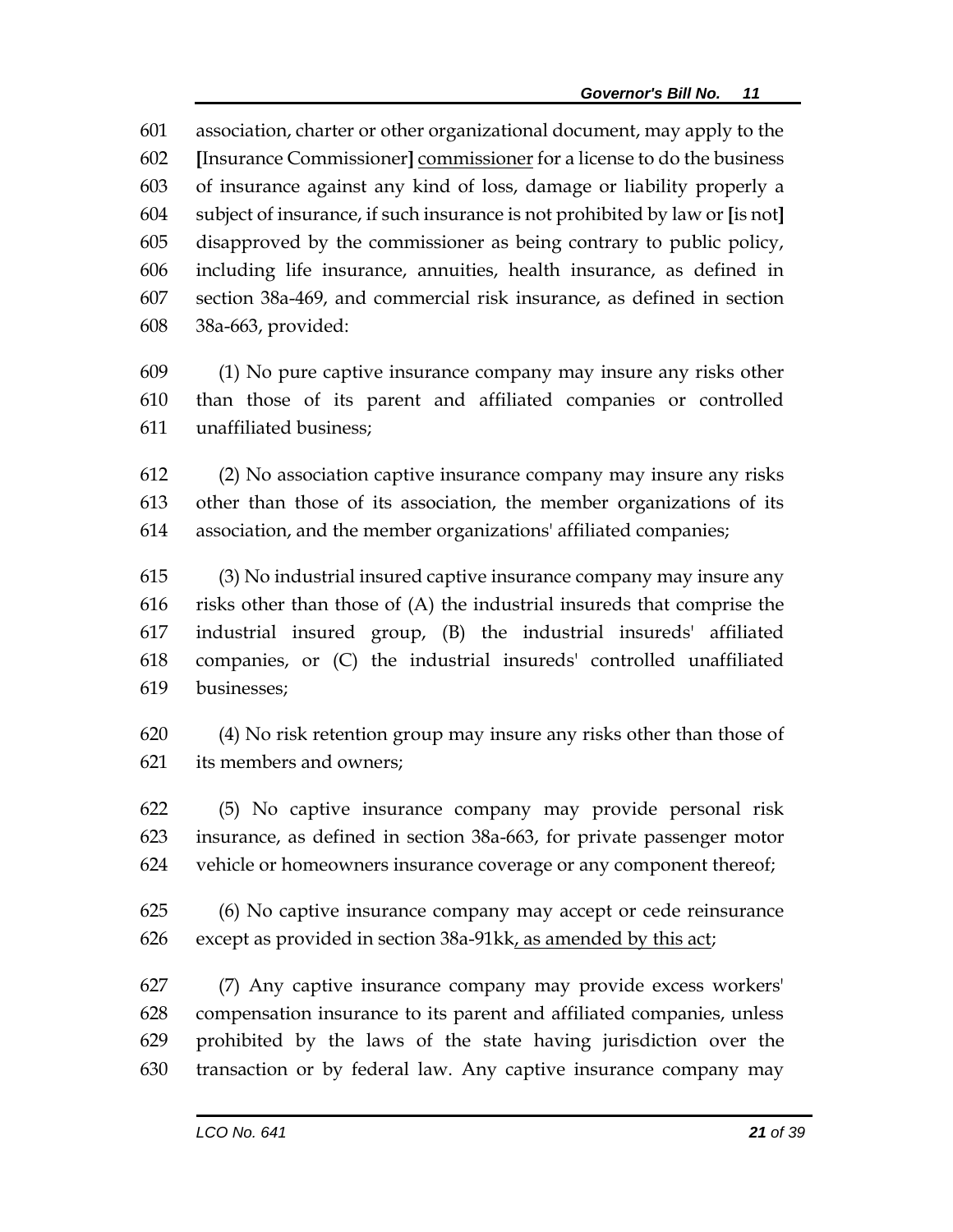reinsure a workers' compensation qualified self-insured plan of its parent and affiliated companies, unless prohibited by federal law;

 (8) Any captive insurance company that provides life insurance, annuities or health insurance shall comply with all applicable state and federal laws.

 (b) No captive insurance company shall do any insurance business in this state unless:

 (1) **[**It**]** The captive insurance company first obtains from the **[**Insurance Commissioner**]** commissioner a license authorizing **[**it**]** the captive insurance company to do insurance business in this state;

 (2) **[**Its**]** The captive insurance company's board of directors or committee of managers or, in the case of a reciprocal insurer, its subscribers' advisory committee holds at least one meeting each year in this state;

 (3) **[**It**]** The captive insurance company maintains its principal place of business in this state; and

 (4) **[**It**]** The captive insurance company appoints a registered agent to accept service of process and to otherwise act on its behalf in this state. Whenever such registered agent cannot with reasonable diligence be found at the registered office of the captive insurance company, the **[**Insurance Commissioner**]** commissioner shall be an agent of **[**such**]** the captive insurance company upon whom any process, notice or demand may be served.

 (c) (1) To be considered for a license, a captive insurance company shall:

 (A) File with the commissioner a certified copy of its organizational documents, a statement under oath of its president and secretary showing its financial condition, and any other statements or documents required by the commissioner; and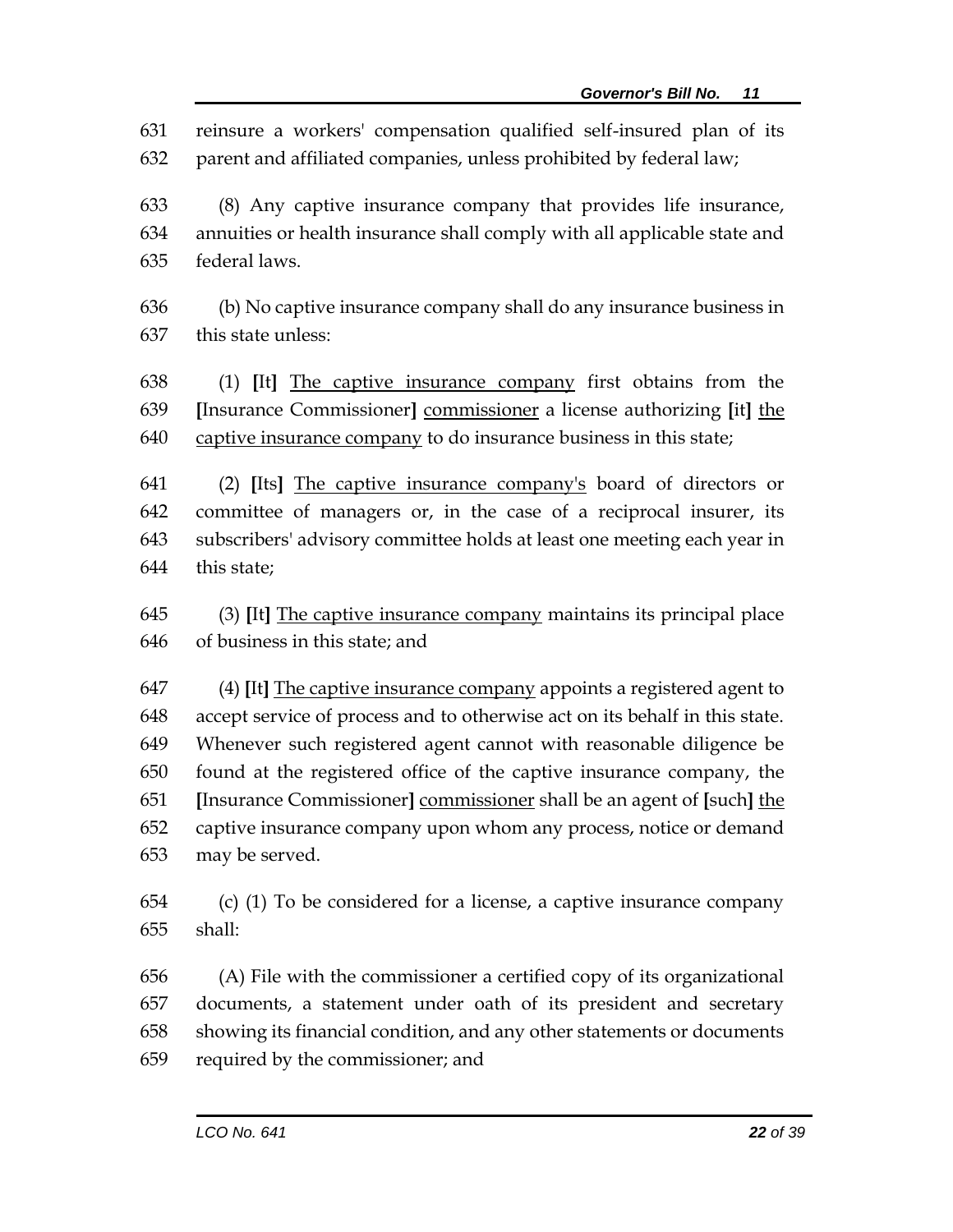(B) Submit to the commissioner for approval a description of the coverages, deductibles, coverage limits and rates and such additional information as the commissioner may require. In the event of any subsequent material change in any item in such description, the captive insurance company shall submit to the commissioner for approval an appropriate revision and shall not offer any additional kinds of insurance until a revision of such description is approved by the commissioner. The captive insurance company shall inform the commissioner of any material change in rates not later than thirty days after the adoption of such change.

 (2) Each applicant captive insurance company shall also file with the commissioner evidence of the following:

 (A) The amount and liquidity of the company's assets relative to the risks to be assumed;

 (B) The adequacy of the expertise, experience and character of the persons who will manage the company;

(C) The overall soundness of the company's plan of operation;

 (D) The adequacy of the loss prevention programs of the company's insureds; and

 (E) Such other factors deemed relevant by the commissioner in ascertaining whether the proposed captive insurance company will be able to meet its policy obligations.

 (3) Each applicant sponsored captive insurance company shall also file with the commissioner:

 (A) Materials demonstrating how the applicant will account for the loss and expense experience of each protected cell at a level of detail deemed sufficient by the commissioner, and how **[**it**]** such applicant will report such experience to the commissioner;

(B) A statement acknowledging that all financial records of the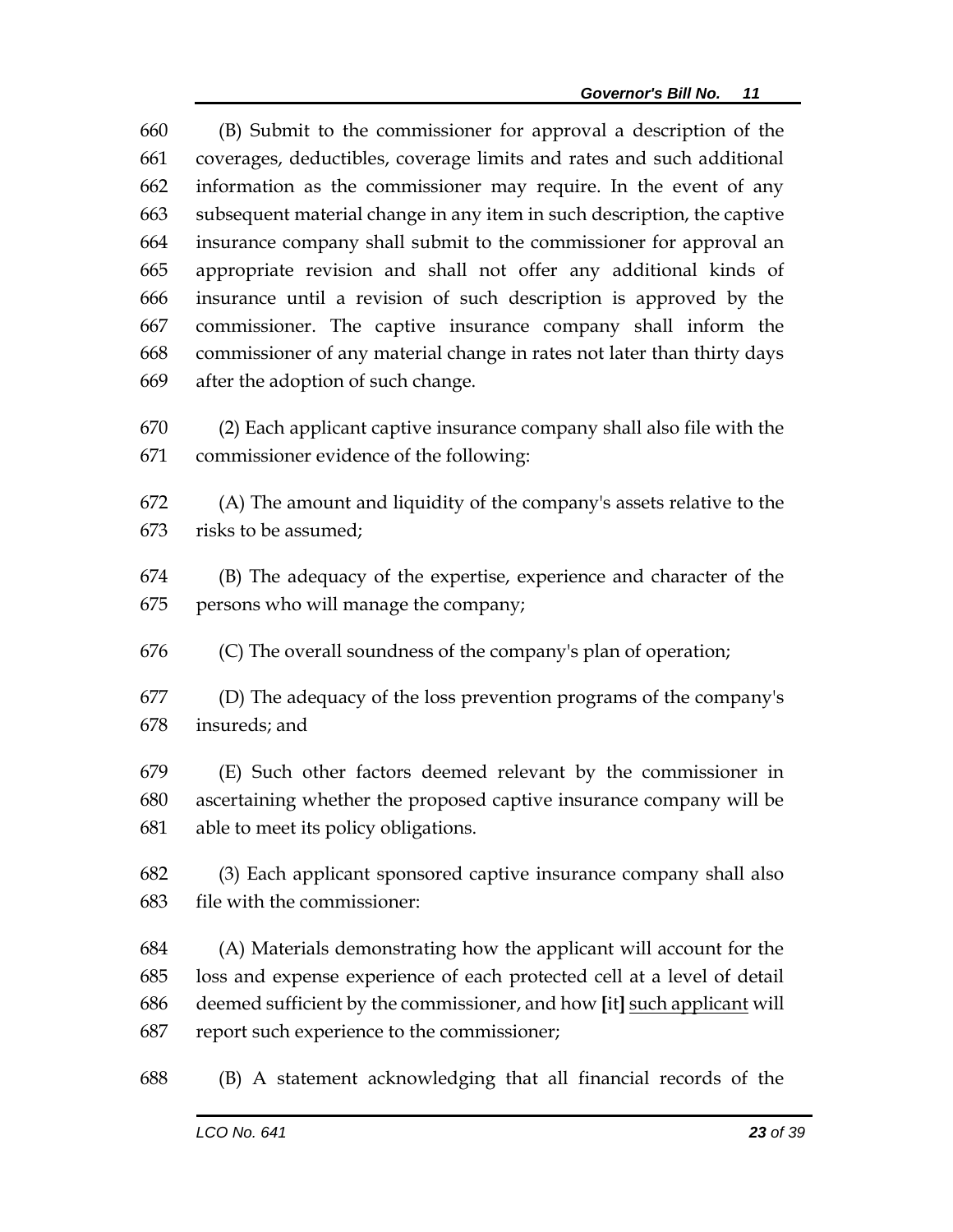sponsored captive insurance company, including records pertaining to any protected cells, shall be made available for examination or inspection or by the commissioner or the commissioner's designee;

 (C) All contracts or sample contracts between the sponsored captive insurance company and any participants; and

 (D) Evidence that expenses shall be allocated to each protected cell in a fair and equitable manner.

 (4) Each applicant special purpose financial captive insurance company shall also:

(A) Include with its plan of operation:

 (i) A complete description of all significant transactions, including reinsurance, reinsurance security arrangements, securitizations, related transactions or arrangements, and to the extent not included in the transactions listed in this clause, a complete description of all parties other than the special purpose financial captive insurance company and the ceding insurer that will be involved in the issuance of special purpose financial captive insurance company securities and a description of any pledge, hypothecation or grant of a security interest in any of the special purpose financial captive insurance company's assets and in any stock or limited liability company interest in the special purpose financial captive insurance company;

 (ii) The source and form of the special purpose financial captive insurance company's capital and surplus;

 (iii) The proposed investment policy of the special purpose financial captive insurance company;

 (iv) A description of the underwriting, reporting and claims payment methods by which losses covered by the reinsurance contract will be 716 reported, accounted for and settled;

(v) Pro forma balance sheets and income statements illustrating one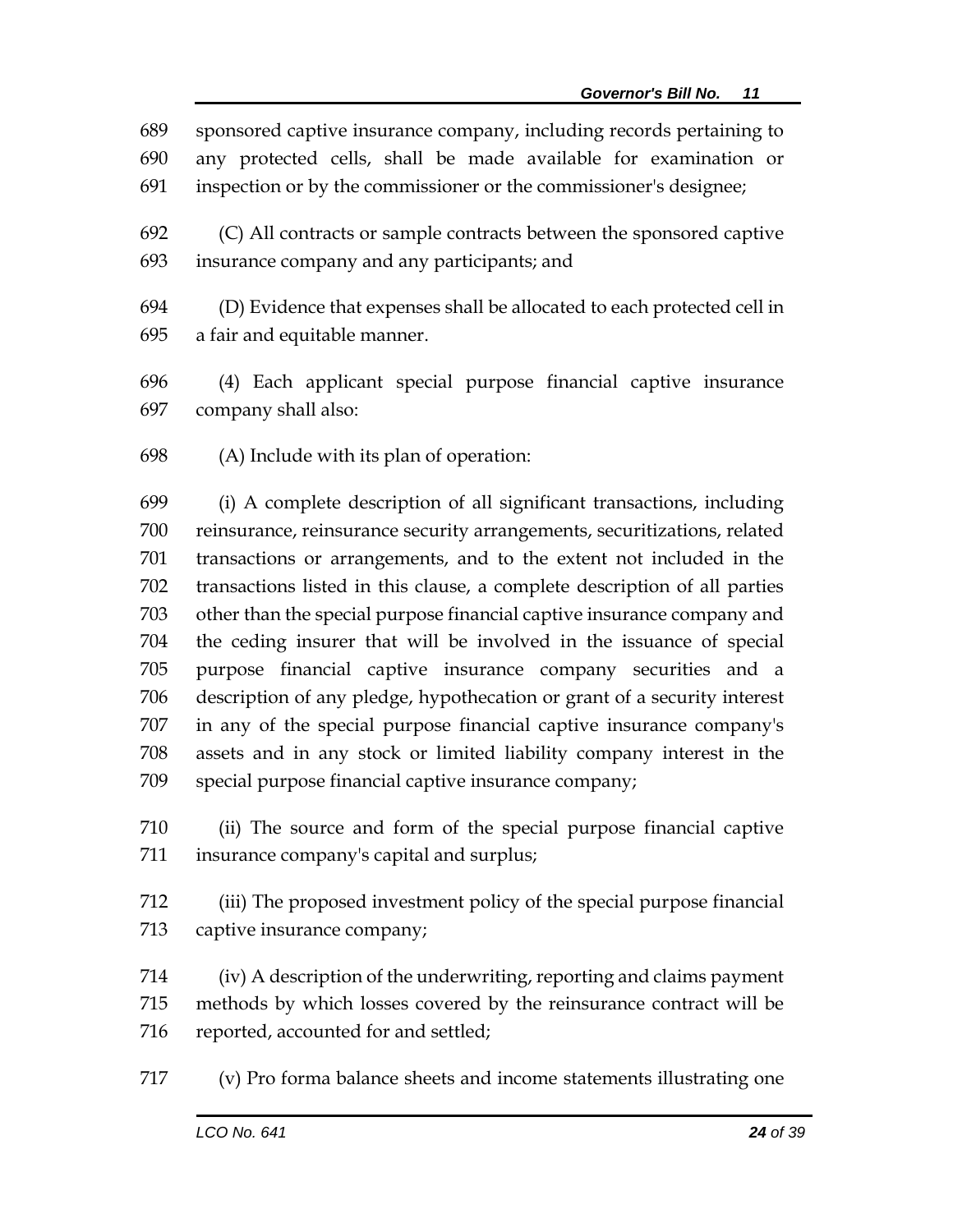or more adverse case scenarios, as determined under criteria required by the commissioner, for the performance of the special purpose financial captive insurance company under all reinsurance contracts; and

 (vi) The proposed rate and method for discounting reserves, if the special purpose financial captive insurance company is requesting authority to discount its reserves;

 (B) Submit an affidavit of its president, a vice president, its treasurer or its chief financial officer that includes the following statements, that to the best of such person's knowledge and belief after reasonable inquiry:

 (i) The proposed organization and operation of the special purpose financial captive insurance company comply with all applicable provisions of this chapter;

 (ii) The special purpose financial captive insurance company's investment policy reflects and takes into account the liquidity of assets and the reasonable preservation, administration and management of such assets with respect to the risks associated with the reinsurance contract and the insurance securitization transaction. With respect to a special purpose financial captive insurance company, "management" means the board of directors, managing board or other individual or individuals vested with overall responsibility for the management of the affairs of such company, including, but not limited to, officers or other agents elected or appointed to act on behalf of such company; and

 (iii) The reinsurance contract and any arrangement for securing the special purpose financial captive insurance company's obligations under such reinsurance contract, including, but not limited to, any agreements or other documentation to implement such arrangement, 746 comply with the provisions of this chapter; and

(C) Include with its application: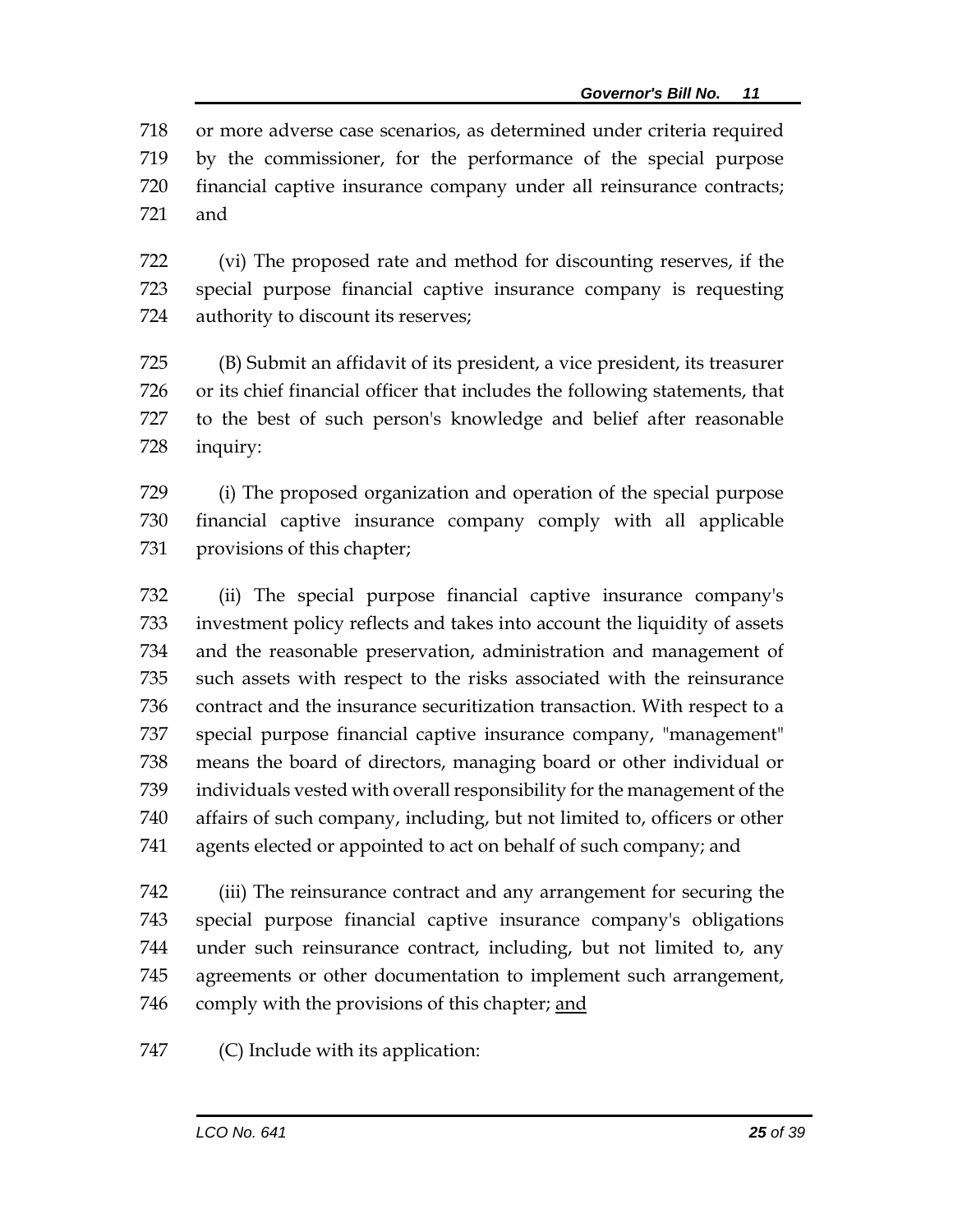(i) Copies of all agreements and documentation described in subparagraph (A) of this subdivision unless otherwise approved by the commissioner, and any other statements or documents required by the commissioner to evaluate the special purpose financial captive insurance company's application for licensure; and

 (ii) An opinion of qualified legal counsel, in a form acceptable to the commissioner, that the offer and sale of any special purpose financial captive insurance company securities complies with all applicable registration requirements or applicable exemptions from or exceptions to such requirements of the federal securities laws and that the offer and sale of securities by the special purpose financial captive insurance company itself comply with all registration requirements or applicable exemptions from or exceptions to such requirements of the securities laws of this state. Such opinion shall not be required as part of the application if the special purpose financial captive insurance company includes a specific statement in its plan of operation that such opinions will be provided to the commissioner in advance of the offer or sale of any special purpose financial captive insurance company securities.

 (5) A sponsored captive insurance company may apply to be licensed as a special purpose financial captive insurance company. Such company shall be subject to the provisions of sections 38a-91aa to 38a- 91tt, inclusive, as amended by this act, applicable to a sponsored captive insurance company and to a special purpose financial captive insurance company. In the event of conflict between such provisions applicable to a sponsored captive insurance company and to a special purpose financial captive insurance company, the provisions applicable to a special purpose financial captive insurance company shall control.

 (6) Information submitted pursuant to this subsection shall be and shall remain confidential and shall not be made public by the commissioner or an employee or agent of the commissioner without the written consent of the company, except that:

(A) Such information may be discoverable by a party in a civil action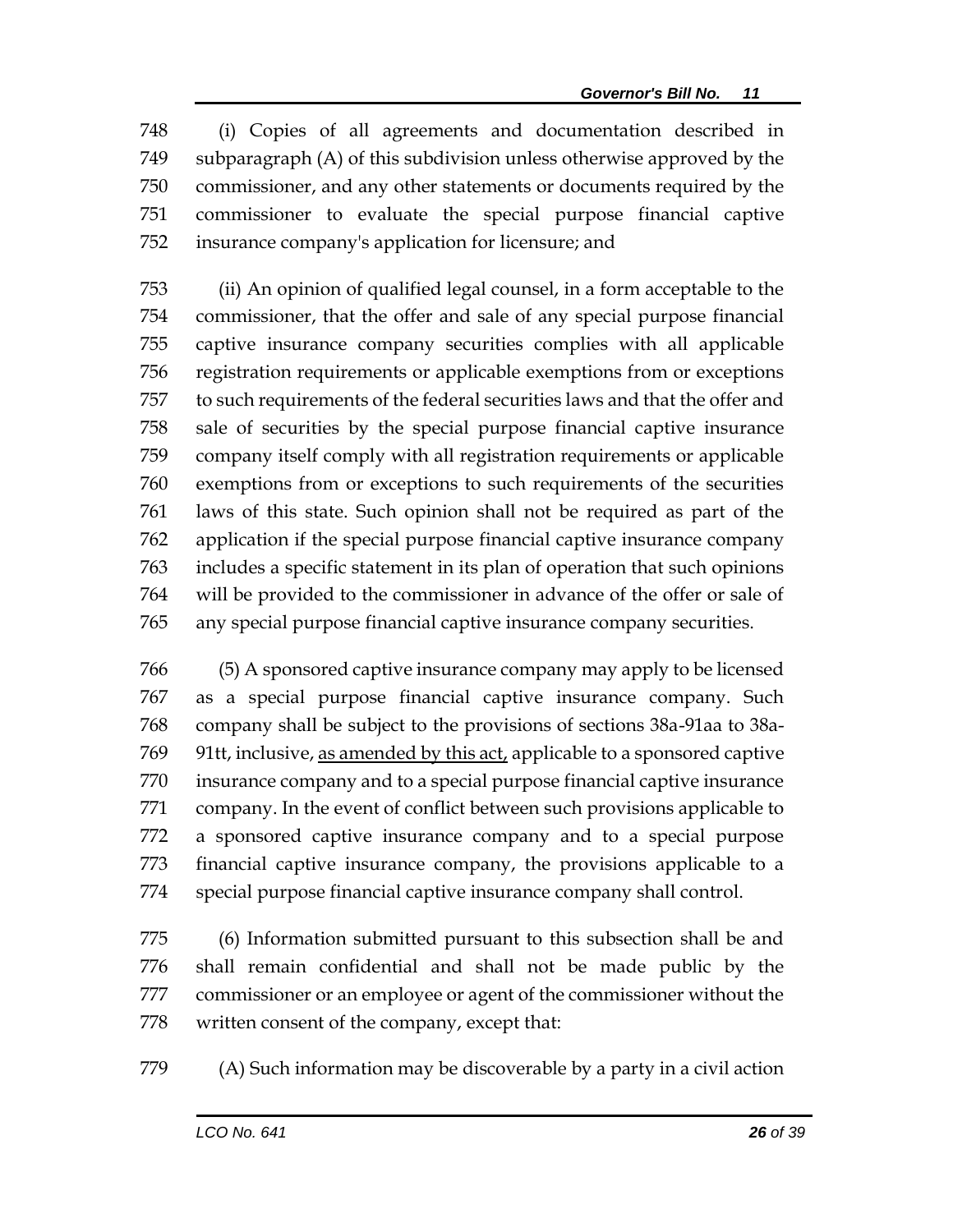or contested case to which the captive insurance company that submitted such information is a party upon a showing by the party seeking to discover such information that:

 (i) The information sought is relevant to and necessary for the furtherance of such action or case;

 (ii) The information sought is unavailable from other nonconfidential sources; and

 (iii) A subpoena issued by a judicial or administrative officer of competent jurisdiction has been submitted to the commissioner, provided such submission requirement shall not apply to a risk retention group; and

 (B) The commissioner may, in the commissioner's discretion, disclose such information to a public official having jurisdiction over the regulation of insurance in another state, provided:

 (i) Such public official agrees, in writing, to maintain the confidentiality of such information; and

 (ii) The laws of the state in which such public official serves require such information to be and **[**to**]** remain confidential.

 (d) (1) Each captive insurance company shall pay to the commissioner a nonrefundable fee of eight hundred dollars for examining, investigating and processing its application for a license. The commissioner may retain legal, financial and examination services from outside the department for the licensing and financial oversight of a captive insurance company, the reasonable cost of which may be charged against such company. The provisions of subdivisions (2) to (5), inclusive, of subsection (k) of section 38a-14 shall apply to this subdivision.

 (2) Each captive insurance company shall pay a license fee for the first year of licensure and a renewal fee for each year thereafter as set forth in section 38a-11.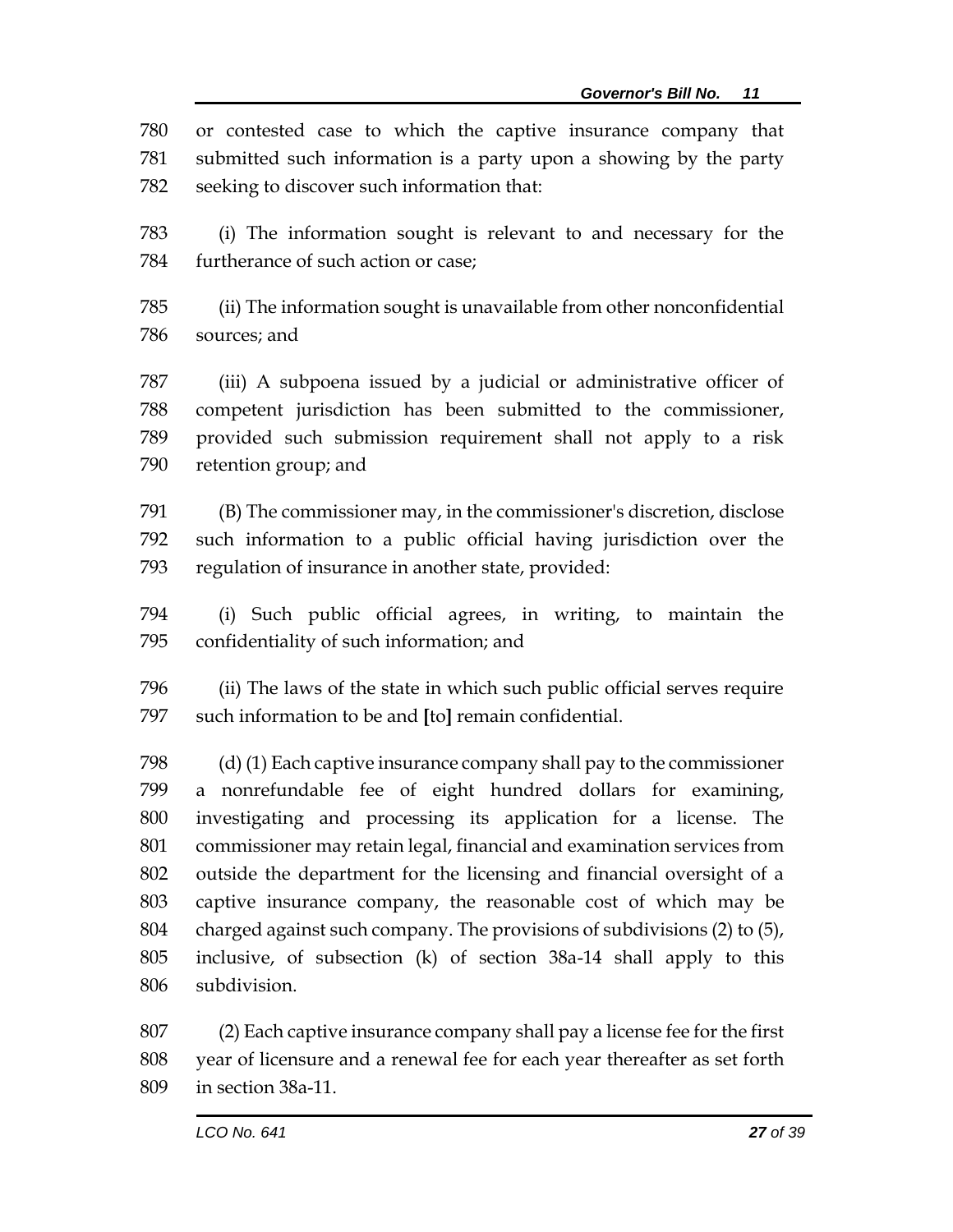(e) (1) If the commissioner finds that the documents and statements that a captive insurance company, other than a special purpose financial captive insurance company, has filed comply with the provisions of sections 38a-91aa to 38a-91tt, inclusive, as amended by this act, the commissioner may grant a license authorizing the company to do insurance business in this state until April first thereafter. The captive insurance company may apply to renew such license on such forms as the commissioner prescribes.

 (2) (A) The commissioner may grant a license authorizing a special purpose financial captive insurance company to do reinsurance business in this state until April first thereafter upon the commissioner's finding that (i) the proposed plan of operation provides for a reasonable and expected successful operation, (ii) the terms of the reinsurance contract and related transactions comply with sections 38a-91aa to 38a-824 91tt, inclusive, as amended by this act, (iii) the proposed plan of operation is not hazardous to any ceding insurer, and (iv) the insurance regulator of the state of domicile of each ceding insurer has notified the commissioner in writing or has otherwise provided assurance satisfactory to the commissioner that such regulator has approved or has not disapproved the transaction, provided the commissioner shall not be precluded from issuing a license to a special purpose financial captive insurance company if such regulator has not responded with respect to all or any part of the transaction.

 (B) In conjunction with granting such license, the commissioner may issue an order to the special purpose financial captive insurance company of any additional provisions, terms or conditions regarding the organization, licensing or operation of such company that are not inconsistent with the provisions of this chapter and are deemed appropriate by the commissioner.

 (3) The commissioner shall not grant a license to a branch captive insurance company unless the alien captive insurance company or 841 foreign captive insurance company grants the commissioner authority to examine the alien captive insurance company or foreign captive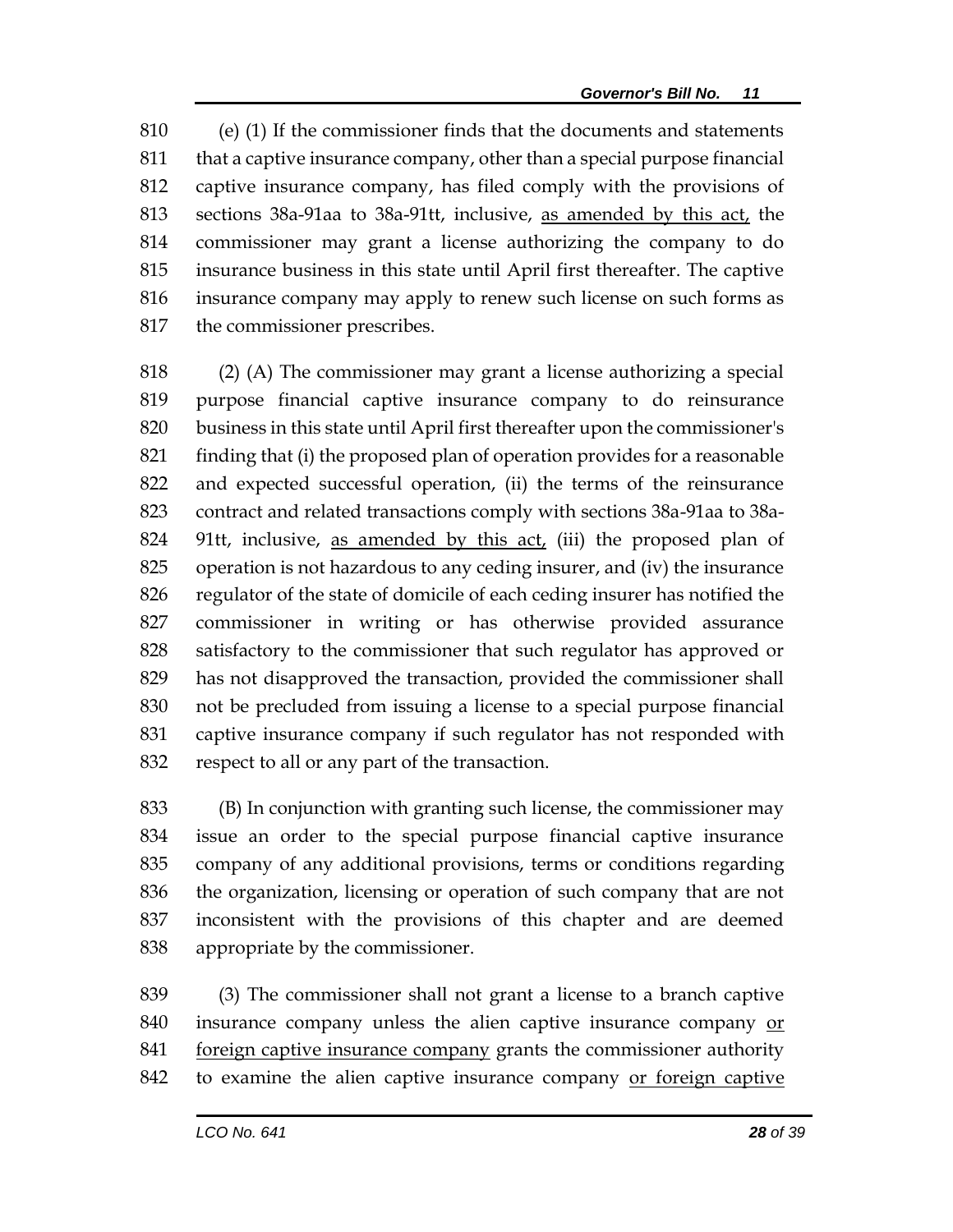| 843 | insurance company in the jurisdiction in which the alien captive       |  |  |  |
|-----|------------------------------------------------------------------------|--|--|--|
| 844 | insurance company or foreign captive insurance company is formed,      |  |  |  |
| 845 | operates or maintains books and records.                               |  |  |  |
|     |                                                                        |  |  |  |
| 846 | Sec. 9. Section 38a-91dd of the general statutes is repealed and the   |  |  |  |
| 847 | following is substituted in lieu thereof (Effective July 1, 2022):     |  |  |  |
| 848 | (a) (1) [The Insurance Commissioner] Except as provided in             |  |  |  |
| 849 | subdivision (3) of this subsection, the commissioner shall not issue a |  |  |  |
| 850 | license to a captive insurance company or allow the company to retain  |  |  |  |
| 851 | such license unless the company has and maintains unimpaired paid-in   |  |  |  |
| 852 | capital and surplus of:                                                |  |  |  |
|     |                                                                        |  |  |  |
| 853 | (A) In the case of a pure captive insurance company, not less than     |  |  |  |
| 854 | [two hundred fifty thousand dollars;] the greater of:                  |  |  |  |
| 855 | (i) Fifty thousand dollars; or                                         |  |  |  |
|     |                                                                        |  |  |  |
| 856 | (ii) An amount that the commissioner determines is necessary for the   |  |  |  |
| 857 | pure captive insurance company to meet such pure captive insurance     |  |  |  |
| 858 | company's policy obligations;                                          |  |  |  |
| 859 |                                                                        |  |  |  |
|     | (B) In the case of an association captive insurance company, not less  |  |  |  |
| 860 | than [five hundred thousand dollars;] the greater of:                  |  |  |  |
| 861 | (i) Two hundred fifty thousand dollars; or                             |  |  |  |
|     |                                                                        |  |  |  |
| 862 | (ii) An amount that the commissioner determines is necessary for the   |  |  |  |
| 863 | association captive insurance company to meet such association captive |  |  |  |
| 864 | insurance company's policy obligations;                                |  |  |  |
| 865 | (C) In the case of an industrial insured captive insurance company,    |  |  |  |
| 866 | not less than [five hundred thousand dollars;] the greater of:         |  |  |  |
|     |                                                                        |  |  |  |
| 867 | (i) Two hundred fifty thousand dollars; or                             |  |  |  |
|     |                                                                        |  |  |  |
| 868 | (ii) An amount that the commissioner determines is necessary for the   |  |  |  |
| 869 | industrial insured captive insurance company to meet such industrial   |  |  |  |
| 870 | insured captive insurance company's policy obligations;                |  |  |  |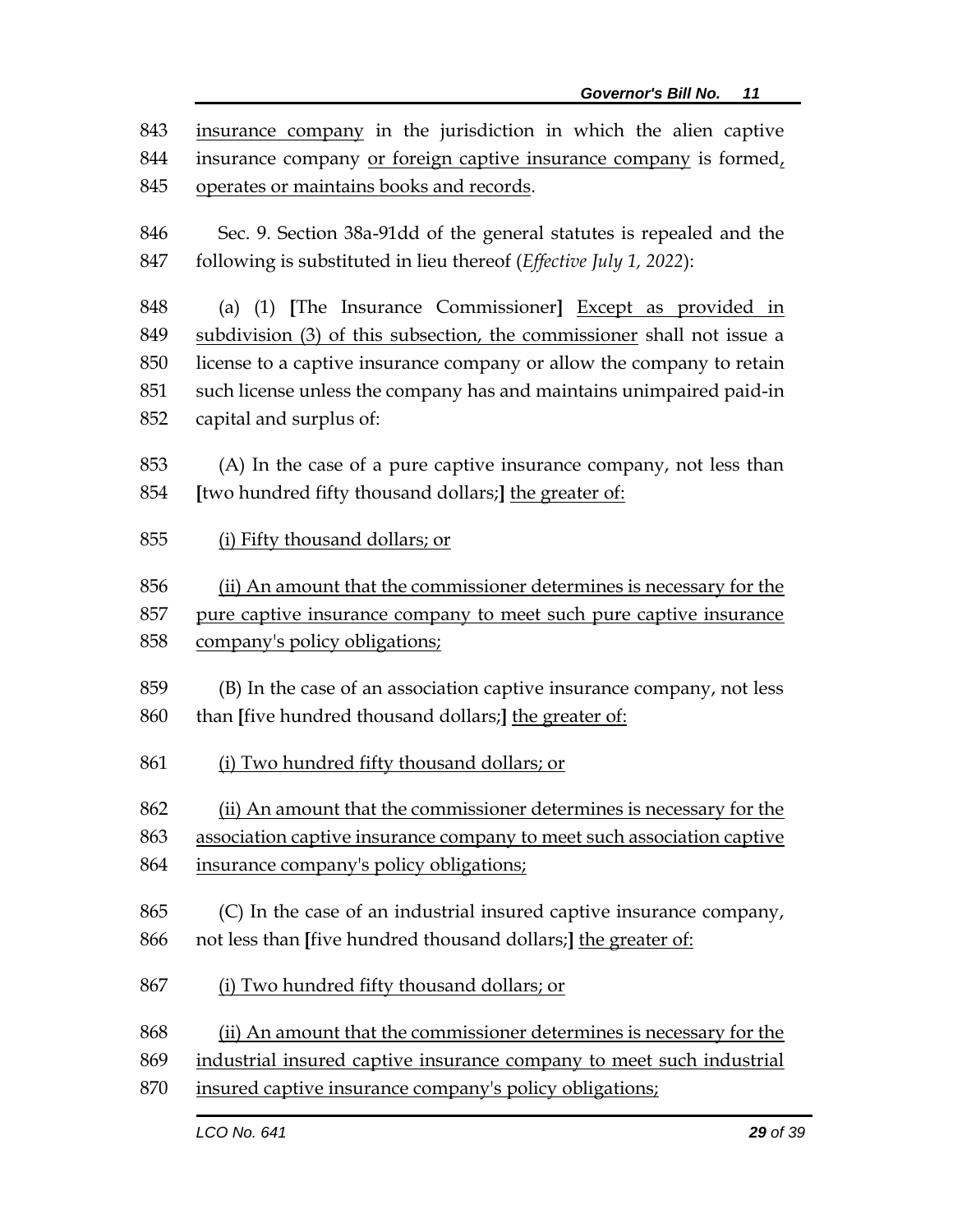(D) In the case of a risk retention group, not less than one million dollars;

 (E) In the case of a sponsored captive insurance company, not less than **[**two hundred twenty-five thousand dollars;**]** the greater of:

(i) Seventy-five thousand dollars; or

 (ii) An amount that the commissioner determines is necessary for the sponsored captive insurance company to meet such sponsored captive insurance company's policy obligations;

 (F) In the case of a special purpose financial captive insurance company, not less than **[**two hundred fifty thousand dollars;**]** the greater of:

(i) Two hundred fifty thousand dollars; or

 (ii) An amount that the commissioner determines is necessary for the special purpose financial captive insurance company to meet such special purpose financial captive insurance company's policy obligations;

 (G) In the case of a sponsored captive insurance company licensed as a special purpose financial captive insurance company, not less than **[**five hundred thousand dollars;**]** the greater of:

890 (i) Two hundred fifty thousand dollars; or

(ii) An amount that the commissioner determines is necessary for

 such captive insurance company to meet such captive insurance company's policy obligations; and

- (H) In the case of an agency captive insurance company, not less than **[**five hundred thousand dollars**]** the greater of:
- (i) Two hundred fifty thousand dollars; or
- (ii) An amount that the commissioner determines is necessary for the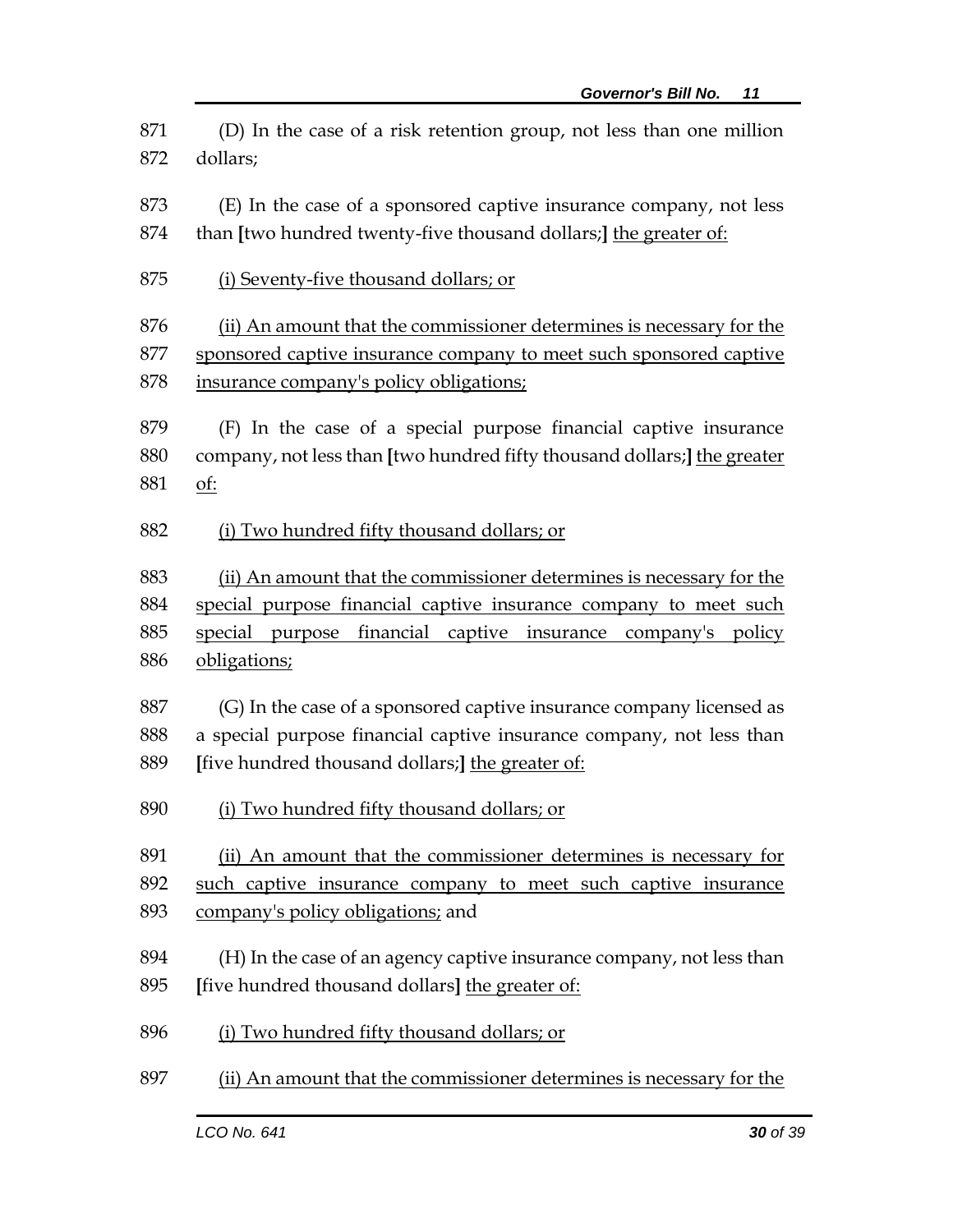agency captive insurance company to meet such agency captive insurance company's policy obligations.

 (2) (A) The **[**Insurance Commissioner**]** commissioner shall not issue a 901 license to a branch captive insurance company or allow the branch captive insurance company to retain such license unless the branch captive insurance company has and maintains, as security for the 904 payment of liabilities attributable to the branch operations:

(i) Not less than **[**two hundred fifty thousand dollars;**]** the greater of:

(I) Fifty thousand dollars; or

 (II) An amount that the commissioner determines is necessary to secure the payment of liabilities attributable to the branch captive insurance company's operations; and

 (ii) Reserves on such insurance policies or such reinsurance contracts as may be issued or assumed by the branch captive insurance company through its branch operations, including reserves for losses, allocated loss adjustment expenses, incurred but not reported losses and unearned premiums with regard to business written through the branch operations. The commissioner may permit a branch captive insurance company to credit against any such reserves any **[**security for loss reserves that the branch captive insurance company posts with a ceding insurer or is posted by a reinsurer with the branch captive insurance company, so long as such security remains posted**]** assets belonging to:

 (I) The branch captive insurance company that are held in trust for, or otherwise segregated or controlled by, a ceding insurer, that secure the branch captive insurance company's reinsurance obligations to the ceding insurer; or

924 (II) A reinsurer that are held in trust for, or otherwise under the control of, the branch captive insurance company, that secure the reinsurer's reinsurance obligations to the branch captive insurance 927 company.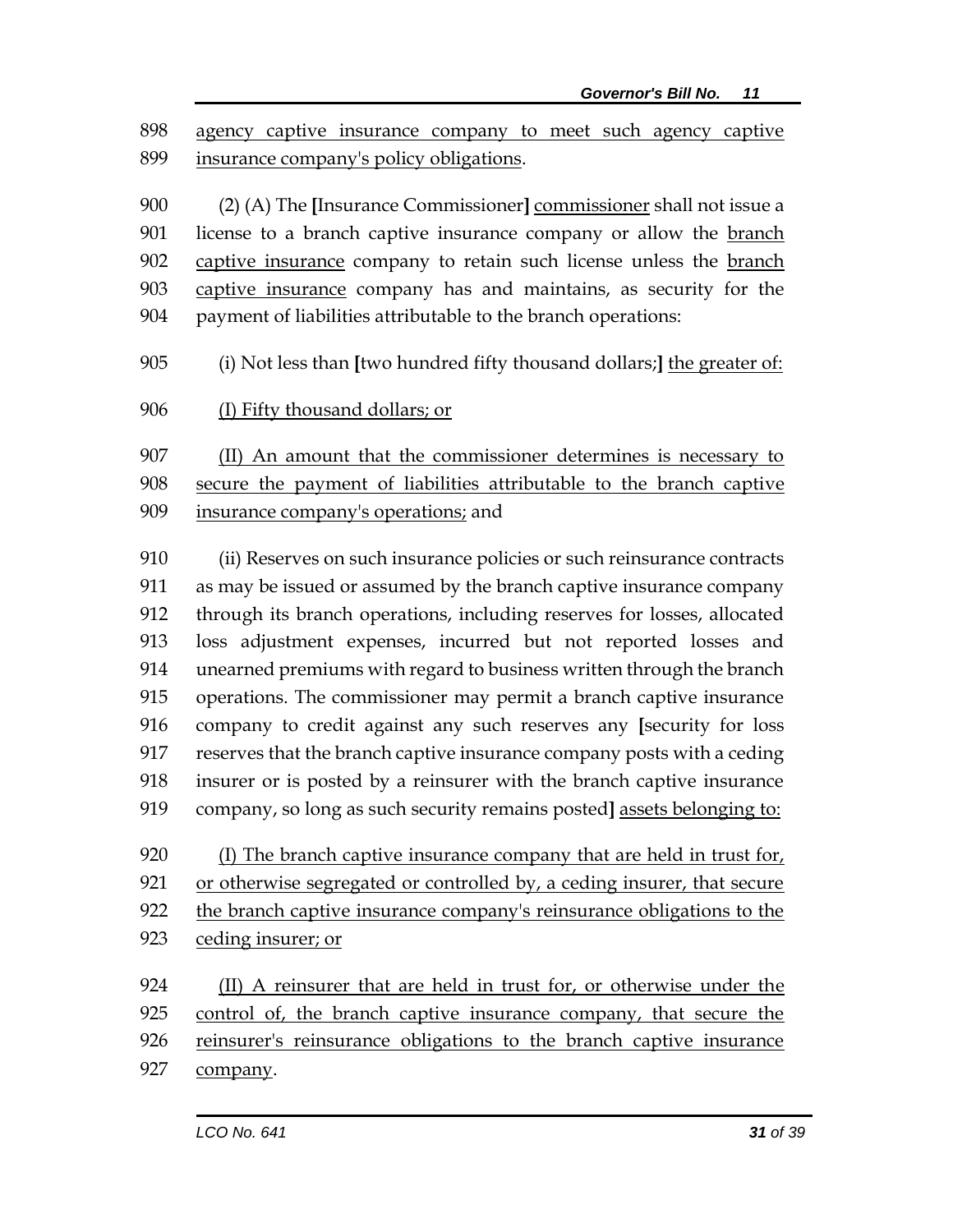| 928 | (B) The amounts required under subparagraph (A) of this                    |  |  |
|-----|----------------------------------------------------------------------------|--|--|
| 929 | subdivision may be held, with the prior approval of the commissioner,      |  |  |
| 930 | in the form of:                                                            |  |  |
| 931 | (i) [a] $\Delta$ trust formed under a trust agreement and funded by assets |  |  |
| 932 | acceptable to the commissioner: $[J]$                                      |  |  |
| 933 | (ii) [an] An irrevocable letter of credit issued or confirmed by a bank    |  |  |
| 934 | approved by the commissioner; [,]                                          |  |  |
| 935 | (iii) [with] With respect to the amount required under subparagraph        |  |  |
| 936 | $(A)(i)$ of this subdivision only, cash on deposit with the commissioner;  |  |  |
| 937 | $\left[\right]$ or                                                         |  |  |
| 938 | (iv) [any] Any combination [thereof] of the forms described in             |  |  |
| 939 | subparagraphs (B)(i) to (B)(iii), inclusive, of this subdivision.          |  |  |
| 940 | (3) The commissioner may exempt a branch captive insurance                 |  |  |
| 941 | company from the provisions of subdivisions (1) and (2) of this            |  |  |
| 942 | subsection if the branch captive insurance company is a foreign captive    |  |  |
| 943 | insurance company and the commissioner, in the commissioner's              |  |  |
| 944 | discretion, determines that the branch captive insurance company is        |  |  |
| 945 | financially stable.                                                        |  |  |
| 946 | $\lceil$ (b) The commissioner may adopt regulations, in accordance with    |  |  |
| 947 | chapter 54, to establish additional capital and surplus requirements       |  |  |
| 948 | based upon the type, volume and nature of insurance business               |  |  |
| 949 | transacted.]                                                               |  |  |
| 950 | [(c)] (b) Notwithstanding any other provision of this section, the         |  |  |
| 951 | commissioner shall have the discretion to allow a captive insurance        |  |  |
| 952 | company, other than a captive insurance company organized as a risk        |  |  |
| 953 | retention group, to maintain less than the required unimpaired paid-in     |  |  |
| 954 | capital and surplus set forth in subsection (a) of this section. The       |  |  |
| 955 | commissioner shall consider the type, volume and nature of the             |  |  |
| 956 | insurance or reinsurance business transacted by such a captive             |  |  |

insurance company in establishing the amount of unimpaired paid-in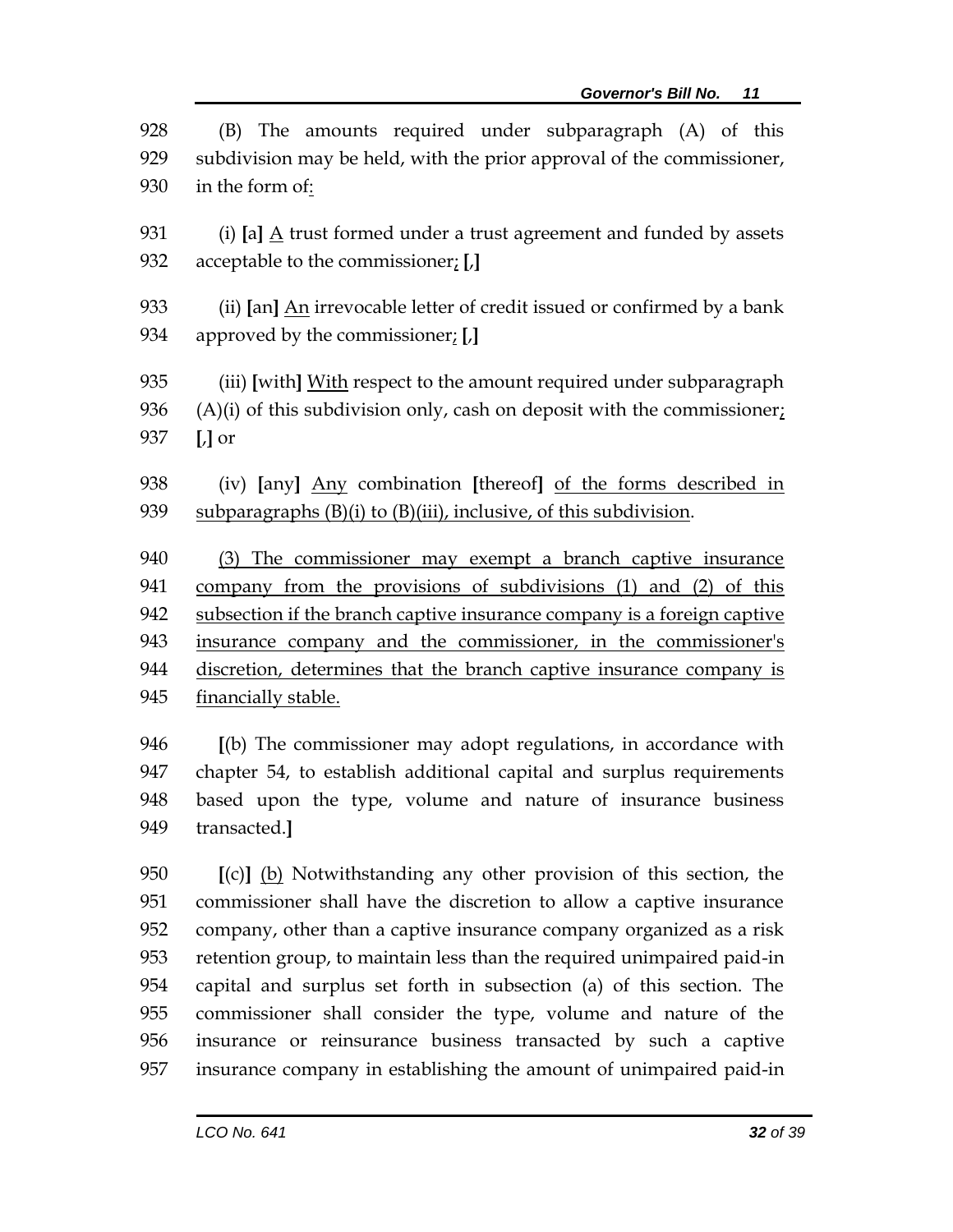capital and surplus the company is required to maintain.

 **[**(d)**]** (c) Except as specified in subdivision (2) of subsection (a) of this section, capital and surplus may be in the form of cash or an irrevocable letter of credit issued by a bank approved by the commissioner.

 (d) The commissioner may adopt regulations, in accordance with chapter 54, to establish additional capital and surplus requirements based upon the type, volume and nature of insurance business 965 transacted.

 Sec. 10. Subsection (h) of section 38a-91ff of the general statutes is repealed and the following is substituted in lieu thereof (*Effective July 1, 2022*):

 (h) In the case of a captive insurance company licensed as a branch captive insurance company, the alien captive insurance company or foreign captive insurance company shall petition the commissioner to issue a certificate setting forth the commissioner's finding that, after considering the character, reputation, financial responsibility, insurance experience, and business qualifications of the officers and directors of the alien captive insurance company or foreign captive insurance company, the licensing and maintenance of the branch operations will promote the general good of the state. The alien captive insurance company or foreign captive insurance company may register to do business in this state after the commissioner's certificate is issued.

 Sec. 11. Subdivision (1) of subsection (b) of section 38a-91gg of the general statutes is repealed and the following is substituted in lieu thereof (*Effective July 1, 2022*):

 (b) (1) (A) **[**Prior**]** Except as provided in subparagraph (B) of this subdivision, prior to March first of each year and, in the case of pure captive insurance companies and industrial insured captive insurance companies, prior to March fifteenth of each year, each captive insurance company **[**other than a branch captive insurance company shall submit to the Insurance Commissioner**]** shall file with the commissioner a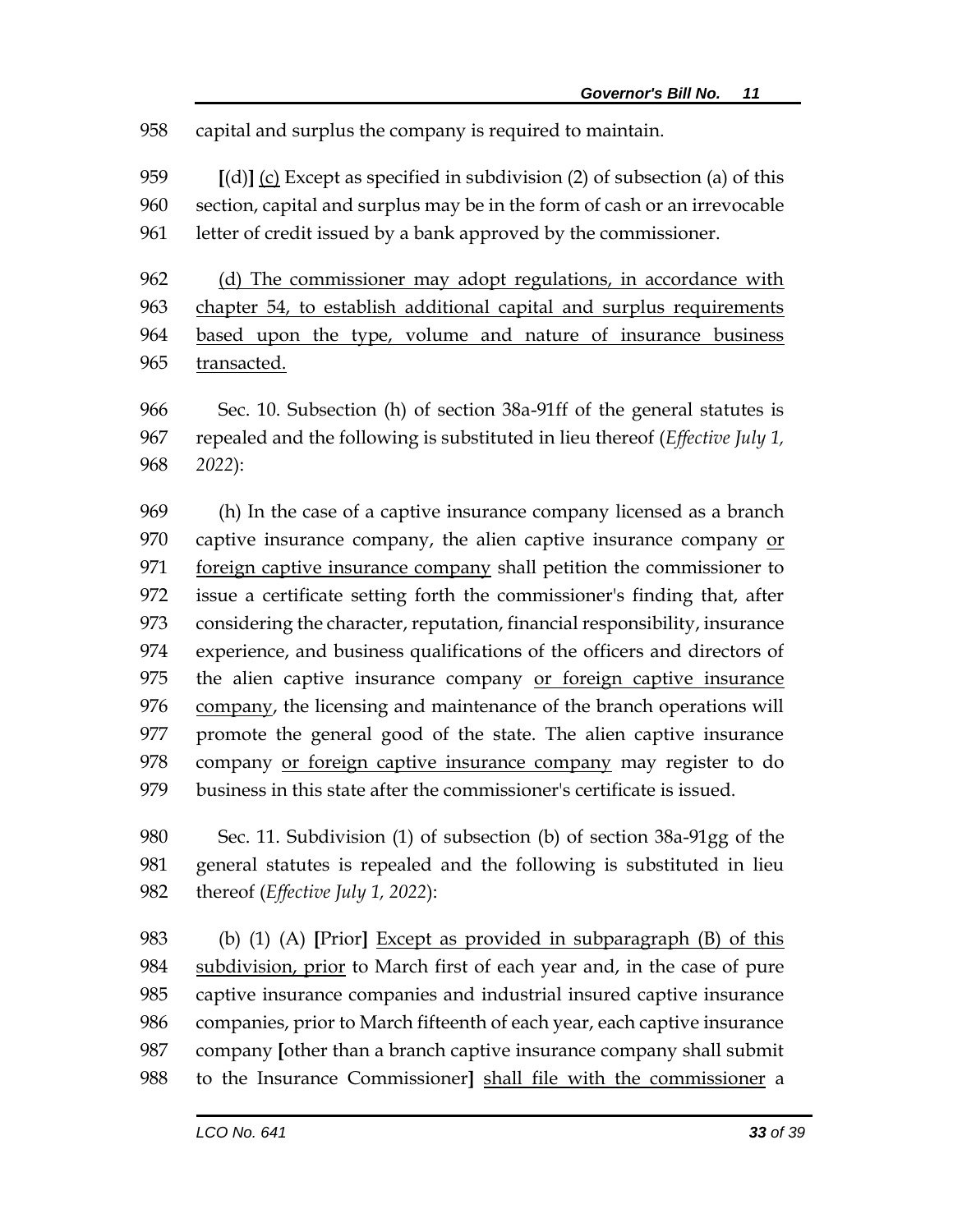report of **[**its**]** the captive insurance company's financial condition verified by oath of two **[**of its**]** executive officers of the captive insurance company. The commissioner shall establish the form and content of the annual report to be filed by special purpose captive insurance companies.

 (B) **[**In the case of branch captive insurance companies, prior to March first of each year, each such**]** Each branch captive insurance company shall **[**submit to**]** file with the commissioner a copy of all reports and statements required to be filed under the laws of the jurisdiction in 998 which the alien captive insurance company or foreign captive insurance company is formed. Such reports and statements shall be verified by oath of two **[**of its**]** executive officers of the branch captive insurance company and filed with the commissioner on the same day that such reports and statements must be filed in the domiciliary jurisdiction of the alien captive insurance company or foreign captive insurance company. If the commissioner is satisfied that the annual report filed by the alien captive insurance company or foreign captive insurance company in **[**its**]** the domiciliary jurisdiction of the alien captive insurance company or foreign captive insurance company provides adequate information concerning the financial condition of the alien captive insurance company or foreign captive insurance company, the commissioner may waive the requirement for completion of the **[**captive annual statement for business written in the alien jurisdiction**]** annual report required under subparagraph (A) of this subdivision. If the commissioner is not satisfied with such reports and statements, or if the branch captive insurance company is not required to file such reports and statements in the domiciliary jurisdiction of the alien captive insurance company or foreign captive insurance company, the branch captive insurance company shall file a report, at a time and in a form and manner prescribed by the commissioner, that provides the commissioner with adequate information concerning the financial condition of the alien captive insurance company or foreign captive insurance company.

Sec. 12. Subsection (a) of section 38a-91hh of the general statutes is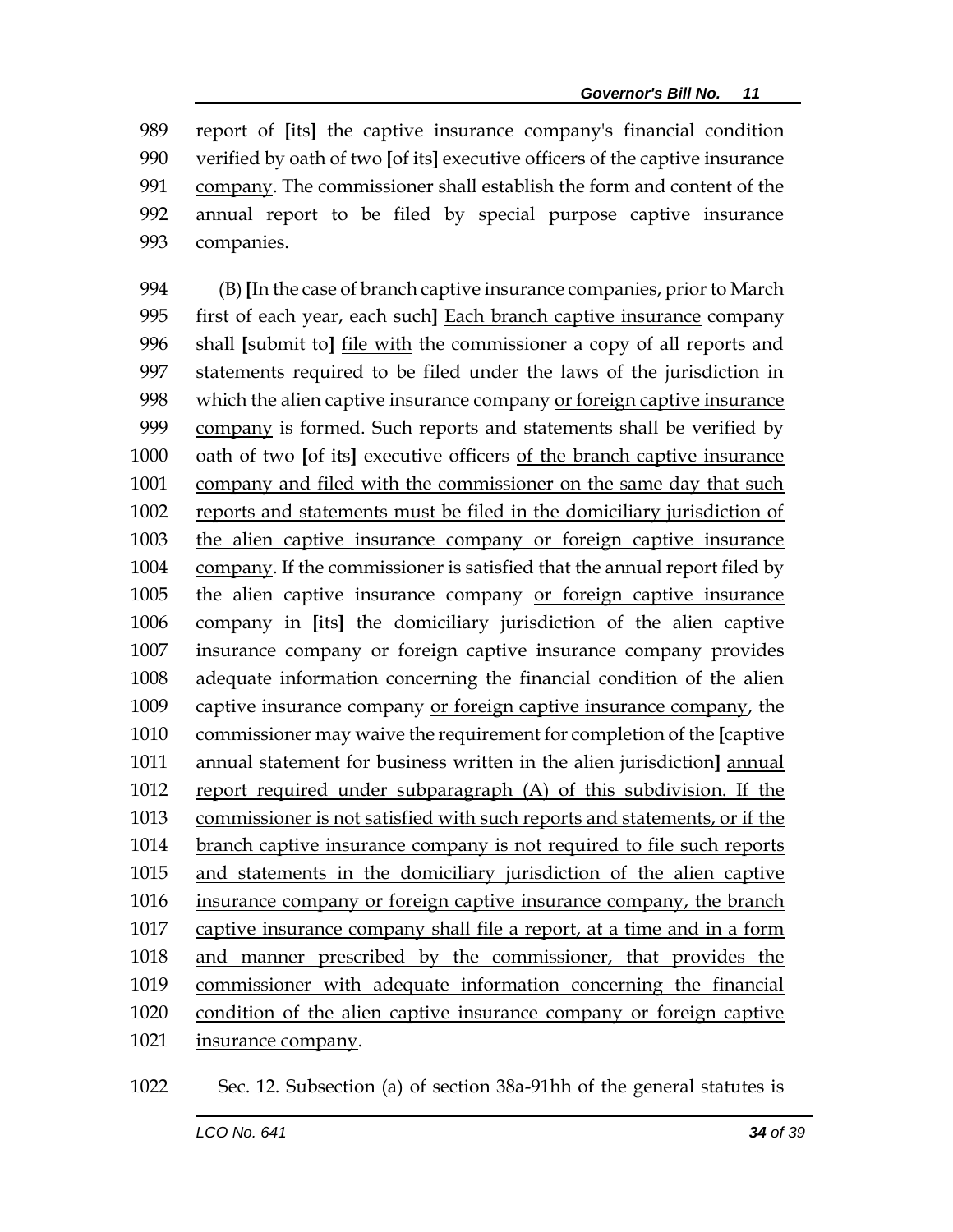repealed and the following is substituted in lieu thereof (*Effective July 1, 2022*):

 (a) (1) **[**At least once every three years, and additionally whenever the Insurance Commissioner**]** Except as provided in subdivision (3) of this subsection, the commissioner or the commissioner's designee shall, whenever the commissioner determines it to be prudent **[**, the commissioner or the commissioner's designee shall visit each captive insurance company and thoroughly**]** but not less frequently than once every five years, inspect and examine **[**its**]** each captive insurance company's affairs to ascertain **[**its**]** the captive insurance company's financial condition, **[**its**]** the captive insurance company's ability to fulfill its obligations and whether **[**it**]** the captive insurance company has complied with the provisions of sections 38a-91aa to 38a-91tt, inclusive, as amended by this act, and any other applicable provisions of this title. **[**The commissioner may extend the three-year period to five years, provided a captive insurance company is subject to a comprehensive annual audit during such period by independent auditors approved by the commissioner and of a scope satisfactory to the commissioner.**]**

 (2) The examination of a branch captive insurance company pursuant to this section shall be of branch business and branch operations only, as long as the branch captive insurance company provides annually to the commissioner a certificate of compliance or its equivalent, issued by or filed with the licensing authority of the jurisdiction in which the branch captive insurance company is formed, and demonstrates to the commissioner's satisfaction that **[**it**]** such branch captive insurance company is operating in sound financial condition in accordance with all applicable laws and regulations of such jurisdiction.

 (3) The commissioner may waive the requirement that the commissioner or the commissioner's designee inspect and examine a captive insurance company's affairs pursuant to this subsection if the 1053 captive insurance company is a pure captive insurance company or a branch captive insurance company of the pure captive insurance company.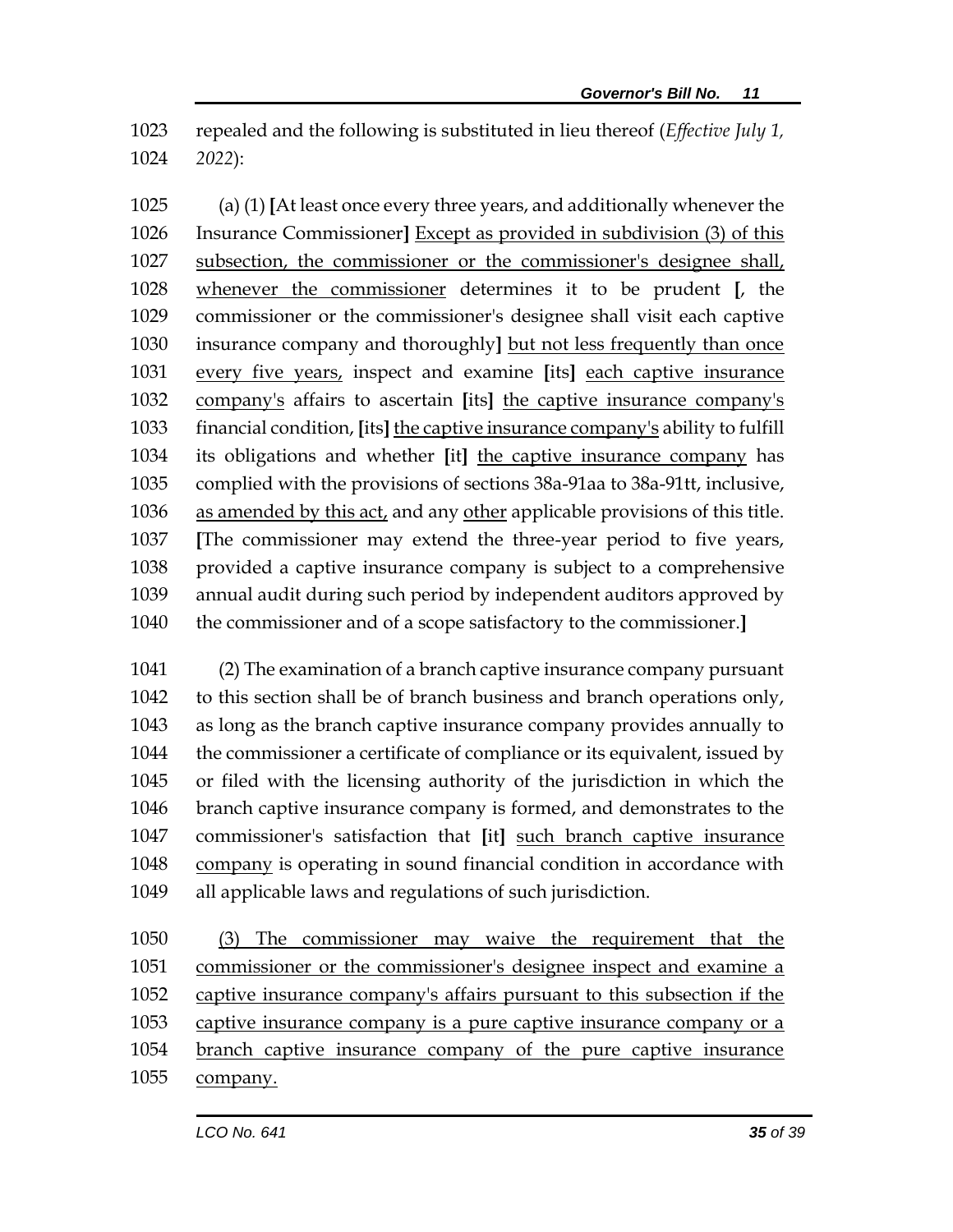Sec. 13. Subdivision (1) of subsection (a) of section 38a-91ii of the general statutes is repealed and the following is substituted in lieu thereof (*Effective July 1, 2022*):

 (a) (1) The commissioner may, at any time, for cause, suspend, revoke or refuse to renew any license of a captive insurance company, or in lieu of or in addition to suspension or revocation of such license, the commissioner, after reasonable notice to and hearing of any holder of such license, may impose a fine not to exceed ten thousand dollars. Such hearings may be held by the commissioner or any person designated by the commissioner. For purposes of this subsection, cause for such administrative action shall include, but not be limited to, the following reasons: (A) Insolvency or impairment of capital or surplus; (B) failure to meet the requirements of section 38a-91dd, as amended by this act; (C) refusal or failure to **[**submit**]** file an annual report, as required by section 38a-91gg, as amended by this act, or any other report or statement required by law or by lawful order of the commissioner; (D) failure to comply with the provisions of its own charter, bylaws or other organizational document; (E) failure to submit to or pay the cost of examination or any legal obligation relative thereto; (F) use of methods that, although not otherwise specifically prohibited by law, nevertheless render its operation detrimental or its condition unsound with respect to the public or to its policyholders; or (G) failure otherwise to comply with the laws of this state.

 Sec. 14. Subsection (a) of section 38a-91kk of the general statutes is repealed and the following is substituted in lieu thereof (*Effective July 1, 2022*):

 (a) Any captive insurance company may assume reinsurance from any other insurer. **[**only on risks that such company is authorized to write directly.**]**

 Sec. 15. Section 38a-91qq of the general statutes is repealed and the following is substituted in lieu thereof (*Effective July 1, 2022*):

The **[**Insurance Commissioner**]** commissioner may adopt regulations,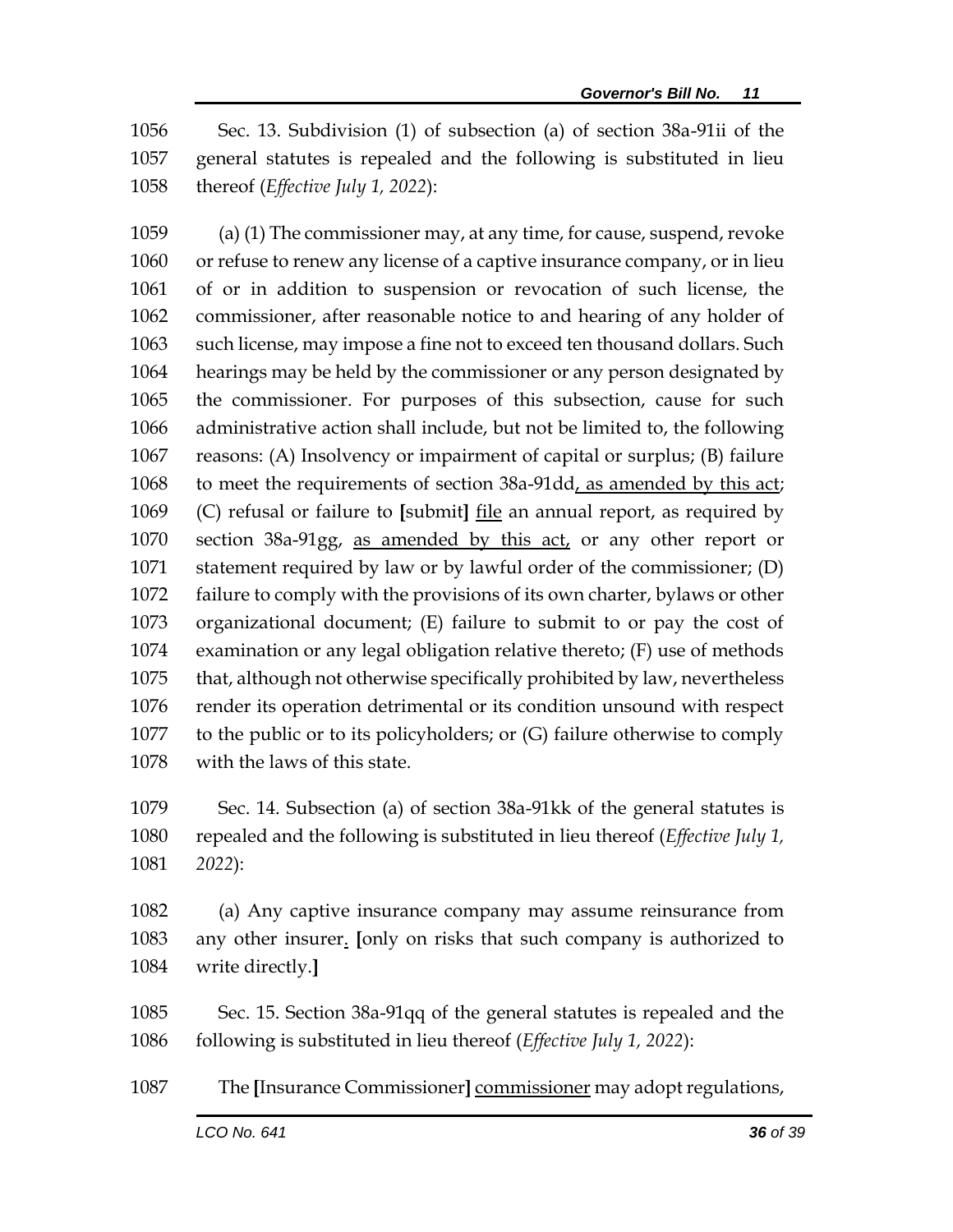in accordance with chapter 54, as are necessary to carry out the provisions of sections 38a-91aa to **[**38a-91tt**]** 38a-91uu, inclusive, as amended by this act, and sections 38a-91ww and 38a-91xx and to establish standards to ensure that a parent or affiliated company is able to exercise control of the risk management function of any controlled unaffiliated business to be insured by a pure captive insurance company, an industrial insured captive insurance company or a sponsored captive insurance company, except that until such regulations are approved, the commissioner may approve the coverage 1097 of such risks by a pure captive insurance company, an industrial insured captive insurance company or a sponsored captive insurance company.

 Sec. 16. Subparagraph (A) of subdivision (2) of subsection (g) of section 38a-91ss of the general statutes is repealed and the following is substituted in lieu thereof (*Effective July 1, 2022*):

 (A) Proceeds from a special purpose financial captive insurance company securitization or letters of credit or other assets described in subdivision **[**(18)**]** (19) of section 38a-91aa, as amended by this act;

 Sec. 17. Subsections (b) and (c) of section 38a-91uu of the general statutes are repealed and the following is substituted in lieu thereof (*Effective July 1, 2022*):

 (b) A dormant captive insurance company that is domiciled in this state may apply to the Insurance Commissioner for a certificate of dormancy. The certificate of dormancy shall be subject to renewal once every **[**two**]** five years, and shall be forfeited if the dormant captive insurance company commences transacting insurance business or fails to timely renew such certificate.

 (c) A dormant captive insurance company that has been issued a certificate of dormancy shall:

 (1) Possess and maintain unimpaired, paid-in capital and surplus of not less than **[**twenty-five**]** fifteen thousand dollars, provided such dormant captive insurance company shall not be required to add capital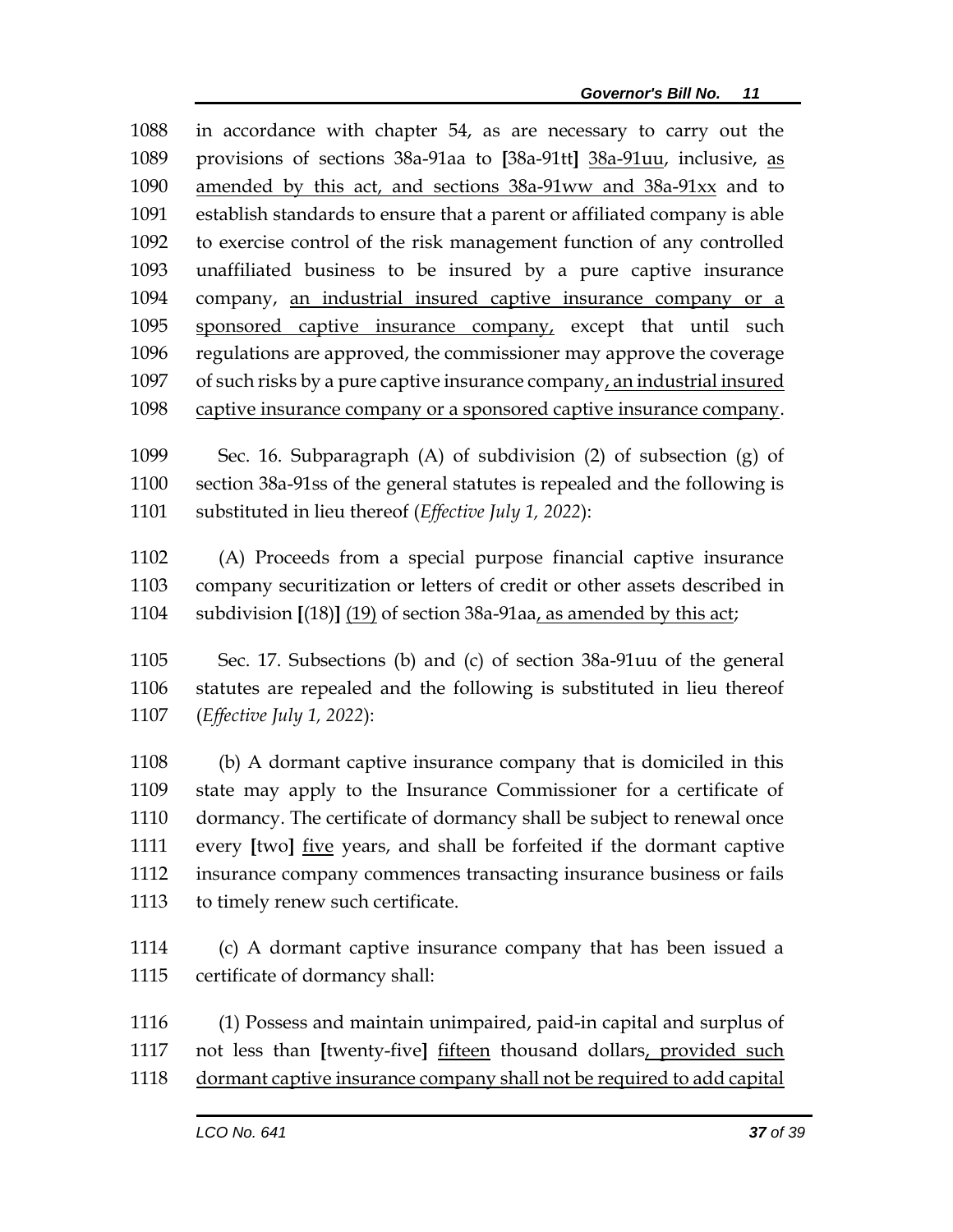- 1119 upon entering dormancy if such dormant captive insurance company 1120 was never capitalized;
- 1121 (2) Not later than March **[**15, 2018**]** fifteenth, annually, submit to the 1122 commissioner a report on the financial condition of such company, 1123 verified by oath of two executive officers of such company, in such form 1124 as the commissioner prescribes; and
- 1125 (3) Pay the license renewal fee specified in section 38a-11 for a captive 1126 insurance company.
- 1127 Sec. 18. Section 431 of public act 21-2 of the June special session is
- 1128 repealed. (*Effective from passage*)

| This act shall take effect as follows and shall amend the following |                             |                         |  |  |  |
|---------------------------------------------------------------------|-----------------------------|-------------------------|--|--|--|
| sections:                                                           |                             |                         |  |  |  |
|                                                                     |                             |                         |  |  |  |
| Section 1                                                           | from passage                | $12 - 704c(b)$          |  |  |  |
| Sec. 2                                                              | from passage                | $12-701(a)(20)(B)$      |  |  |  |
| Sec. 3                                                              | from passage and            | 12-217qq                |  |  |  |
|                                                                     | applicable to calendar and  |                         |  |  |  |
|                                                                     | income years commencing     |                         |  |  |  |
|                                                                     | on or after January 1, 2022 |                         |  |  |  |
| Sec. 4                                                              | from passage                | PA 21-2 of the June Sp. |  |  |  |
|                                                                     |                             | Sess., Sec. 453         |  |  |  |
| Sec. 5                                                              | from passage                | New section             |  |  |  |
| Sec. 6                                                              | July 1, 2022                | 38a-91aa                |  |  |  |
| Sec. 7                                                              | July 1, 2022                | New section             |  |  |  |
| Sec. 8                                                              | July 1, 2022                | 38a-91bb                |  |  |  |
| Sec. 9                                                              | July 1, 2022                | 38a-91dd                |  |  |  |
| Sec. 10                                                             | July 1, 2022                | 38a-91ff(h)             |  |  |  |
| Sec. 11                                                             | July 1, 2022                | $38a-91gg(b)(1)$        |  |  |  |
| Sec. 12                                                             | July 1, 2022                | $38a-91hh(a)$           |  |  |  |
| Sec. 13                                                             | July 1, 2022                | $38a-91ii(a)(1)$        |  |  |  |
| Sec. 14                                                             | July 1, 2022                | $38a-91kk(a)$           |  |  |  |
| Sec. 15                                                             | July 1, 2022                | 38a-91qq                |  |  |  |
| Sec. 16                                                             | July 1, 2022                | $38a-91ss(g)(2)(A)$     |  |  |  |
| Sec. 17                                                             | July 1, 2022                | 38a-91uu(b) and (c)     |  |  |  |
| Sec. 18                                                             | from passage                | Repealer section        |  |  |  |